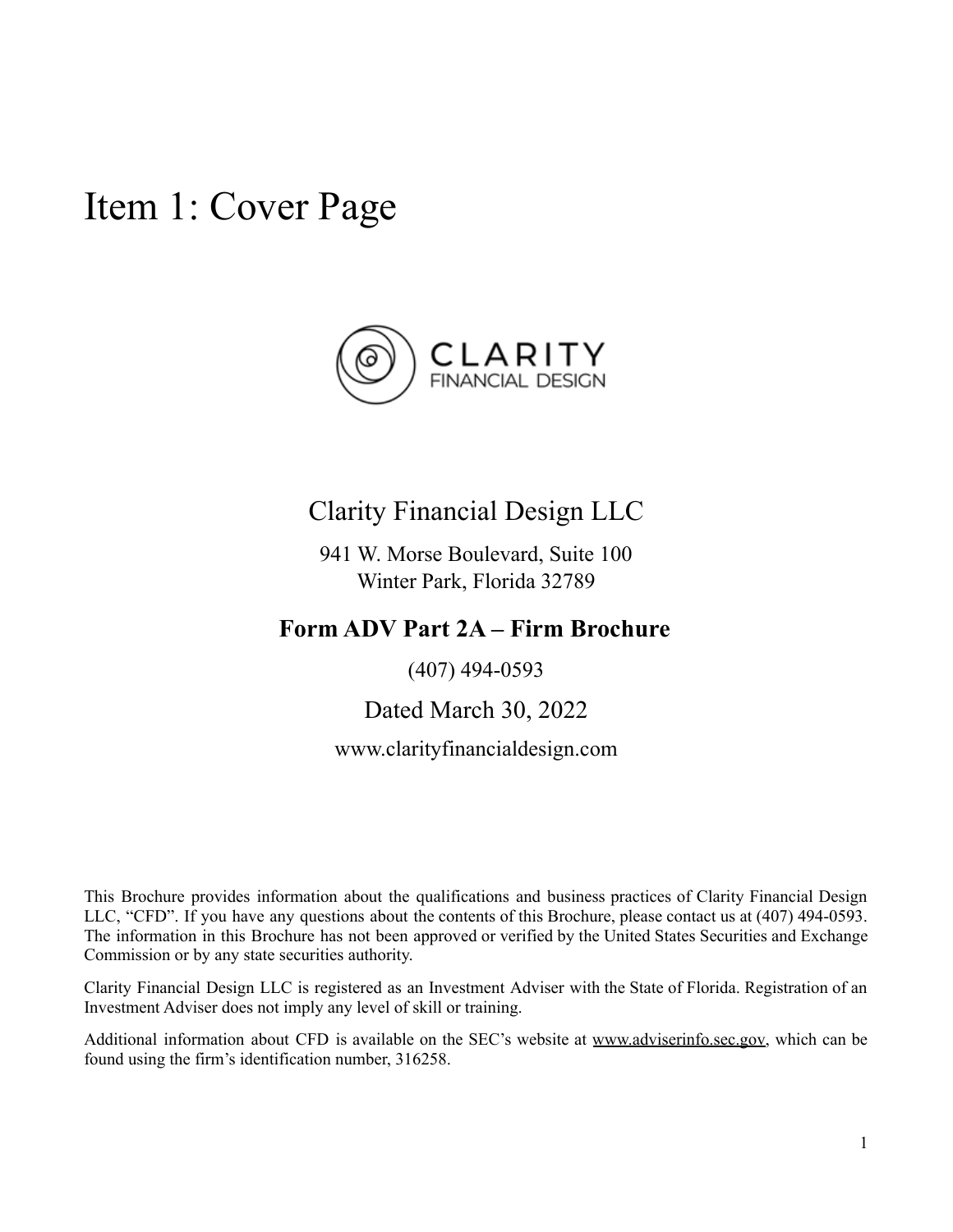# <span id="page-1-0"></span>Item 2: Material Changes

The following material changes were made prior to the latest annual filing of this brochure.

● Item 4 has been updated to disclose that CFD engages 3(21) non-fiduciary Employee Benefits plan services.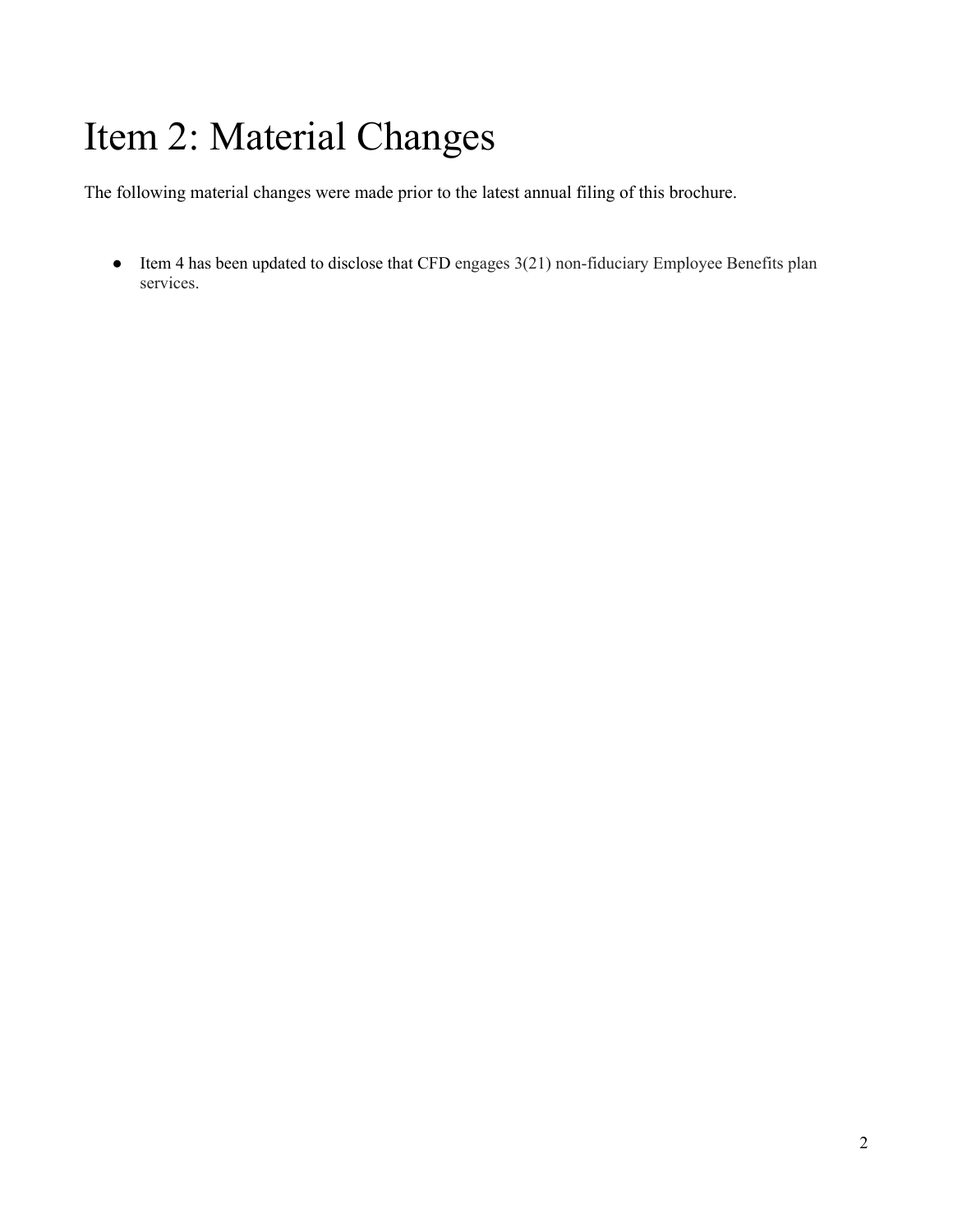## <span id="page-2-0"></span>Item 3: Table of Contents

| <b>Item 1: Cover Page</b>                                                                      | $\mathbf{1}$            |
|------------------------------------------------------------------------------------------------|-------------------------|
| <b>Item 2: Material Changes</b>                                                                | $\mathbf{2}$            |
| <b>Item 3: Table of Contents</b>                                                               | $\mathbf{3}$            |
| <b>Item 4: Advisory Business</b>                                                               | $\overline{\mathbf{4}}$ |
| <b>Item 5: Fees and Compensation</b>                                                           | $\overline{7}$          |
| Item 6: Performance-Based Fees and Side-By-Side Management                                     | 9                       |
| <b>Item 7: Types of Clients</b>                                                                | 9                       |
| Item 8: Methods of Analysis, Investment Strategies and Risk of Loss                            | 10                      |
| <b>Item 9: Disciplinary Information</b>                                                        | 13                      |
| Item 10: Other Financial Industry Activities and Affiliations                                  | 13                      |
| Item 11: Code of Ethics, Participation or Interest in Client Transactions and Personal Trading | 14                      |
| <b>Item 12: Brokerage Practices</b>                                                            | 15                      |
| <b>Item 13: Review of Accounts</b>                                                             | 17                      |
| Item 14: Client Referrals and Other Compensation                                               | 18                      |
| Item 15: Custody                                                                               | 18                      |
| <b>Item 16: Investment Discretion</b>                                                          | 19                      |
| <b>Item 17: Voting Client Securities</b>                                                       | 19                      |
| <b>Item 18: Financial Information</b>                                                          | 19                      |
| <b>Item 19: Requirements for State-Registered Advisers</b>                                     | 19                      |
| Form ADV Part 2B - Brochure Supplement                                                         | 22                      |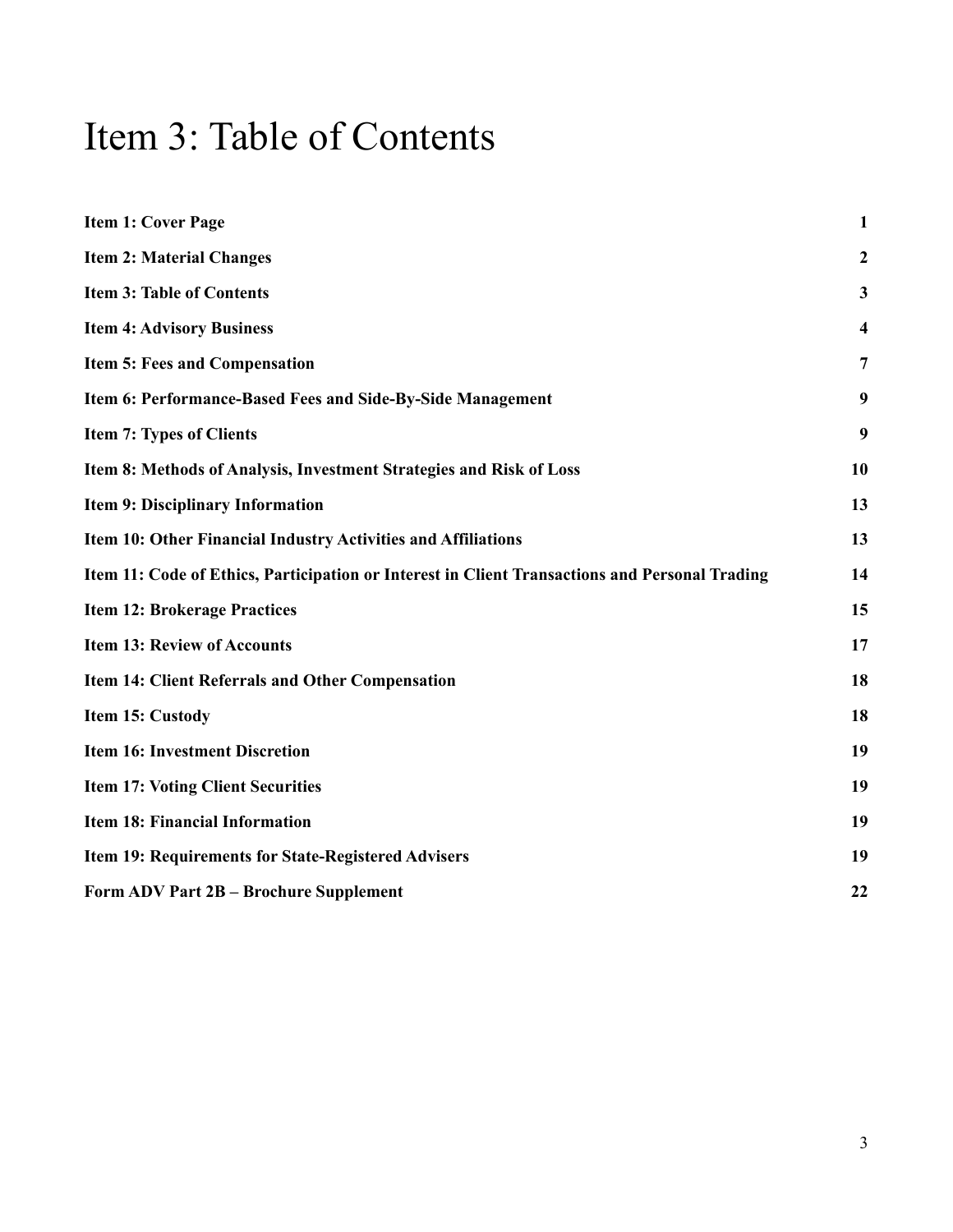## <span id="page-3-0"></span>Item 4: Advisory Business

## **Description of Advisory Firm**

Clarity Financial Design LLC (hereinafter referred to as "CFD", "we", "firm", and "us") is registered as an Investment Adviser with the State of Florida. We were founded in July, 2021. Melissa Walsh is the principal Founder of CFD.

### **Types of Advisory Services**

#### **Investment Management Services**

We are in the business of managing individually tailored investment portfolios. Our firm provides continuous advice to a Client regarding the investment of Client funds based on the individual needs of the Client. Through personal discussions in which goals and objectives based on a Client's particular circumstances are established, we develop a Client's personal investment policy or an investment plan with an asset allocation target and create and manage a portfolio based on that policy and allocation targets. We will also review and discuss a Client's prior investment history, as well as family composition and background.

Account supervision is guided by the stated objectives of the Client (e.g., maximum capital appreciation, growth, income, or growth, and income), as well as tax considerations. Clients may impose reasonable restrictions on investing in certain securities, types of securities, or industry sectors.

#### **Project-Based Financial Planning Service**

We provide project-based financial planning services on topics such as retirement planning, risk management, college savings, cash flow, debt management, work benefits, and estate and incapacity planning.

Financial planning involves an evaluation of a Client's current and future financial state by using currently known variables to predict future cash flows, asset values, and withdrawal plans. The key defining aspect of financial planning is that through the financial planning process, all questions, information, and analysis will be considered as they affect and are affected by the entire financial and life situation of the Client. Clients purchasing this service will receive a written or an electronic report, providing the Client with a detailed financial plan designed to achieve his or her stated financial goals and objectives.

In general, the financial plan will address any or all of the following areas of concern. The Client and advisor will work together to select specific areas to cover. These areas may include, but are not limited to, the following:

**Cash Flow and Debt Management**: We will conduct a review of your income and expenses to determine your current surplus or deficit along with advice on prioritizing how any surplus should be used or how to reduce expenses if they exceed your income. Advice may also be provided on which debts to pay off first based on factors such as the interest rate of the debt and any income tax ramifications. We may also recommend what we believe to be an appropriate cash reserve that should be considered for emergencies and other financial goals, along with a review of accounts (such as money market funds) for such reserves, plus strategies to save desired amounts.

**College Savings**: Includes projecting the amount that will be needed to achieve college or other post-secondary education funding goals, along with advice on ways for you to save the desired amount.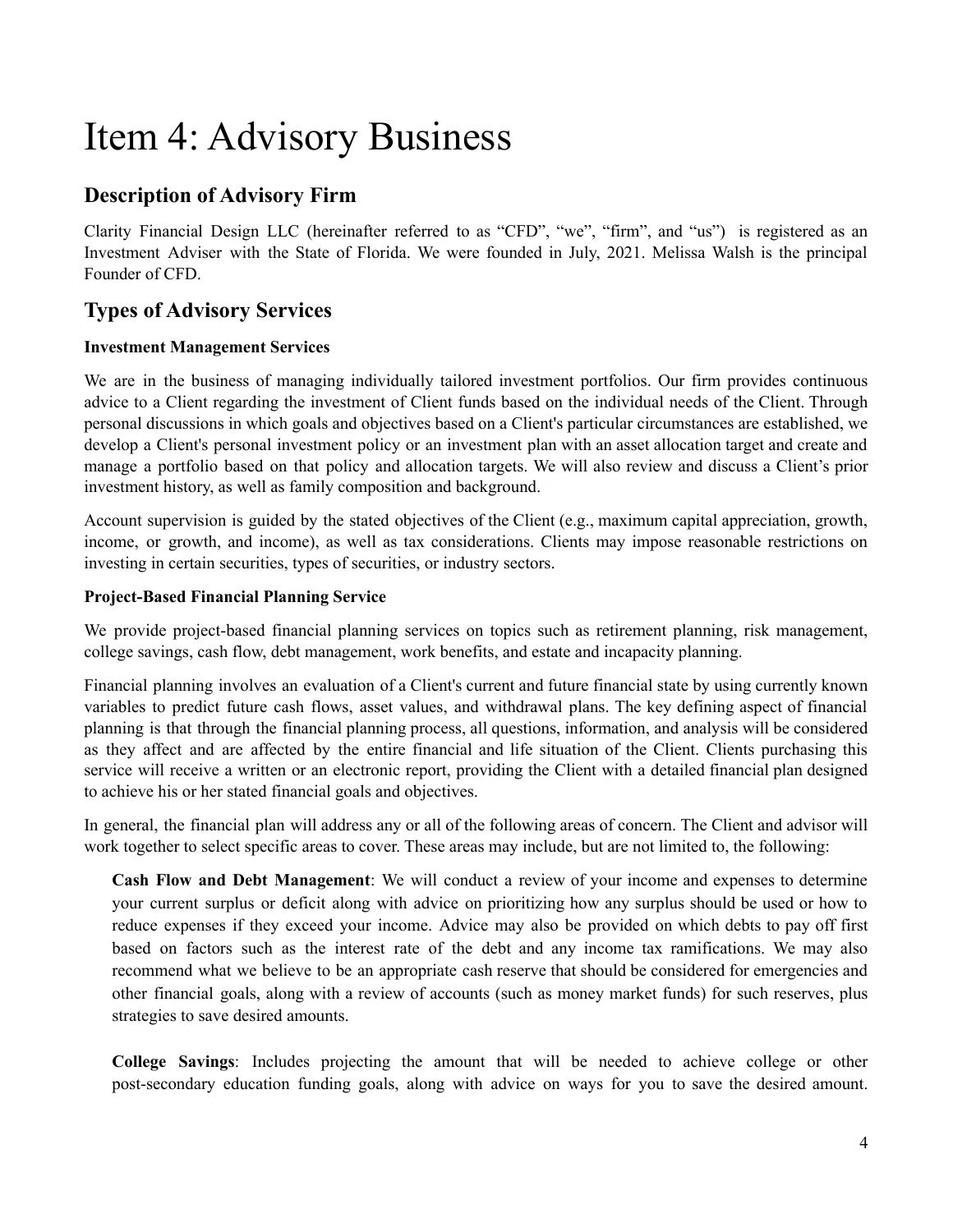Recommendations as to savings strategies are included, and, if needed, we will review your financial picture as it relates to eligibility for financial aid or the best way to contribute to grandchildren (if appropriate).

**Estate Planning**: This usually includes an analysis of your exposure to estate taxes and your current estate plan, which may include whether you have a will, powers of attorney, trusts, and other related documents. Our advice also typically includes ways for you to minimize or avoid future estate taxes by implementing appropriate estate planning strategies such as the use of applicable trusts. We always recommend that you consult with a qualified attorney when you initiate, update, or complete estate planning activities. We may provide you with contact information for attorneys who specialize in estate planning when you wish to hire an attorney for such purposes. From time-to-time, we will participate in meetings or phone calls between you and your attorney with your approval or request.

**Financial Goals**: We will help Clients identify financial goals and develop a plan to reach them. We will identify what you plan to accomplish, what resources you will need to make it happen, how much time you will need to reach the goal, and how much you should budget for your goal.

**Investment Analysis**: This may involve developing an asset allocation strategy to meet Clients' financial goals and risk tolerance, providing information on investment vehicles and strategies, reviewing employee stock options, as well as assisting you in establishing your own investment account at a selected broker/dealer or custodian. The strategies and types of investments we may recommend are further discussed in Item 8 of this brochure.

**Retirement Planning**: Our retirement planning services typically include projections of your likelihood of achieving your financial goals, typically focusing on financial independence as the primary objective. For situations where projections show less than the desired results, we may make recommendations, including those that may impact the original projections by adjusting certain variables (e.g., working longer, saving more, spending less, taking more risk with investments).

If you are near retirement or already retired, advice may be given on appropriate distribution strategies to minimize the likelihood of running out of money or having to adversely alter spending during your retirement years.

**Risk Management:** A risk management review includes an analysis of your exposure to major risks that could have a significant adverse impact on your financial picture, such as premature death, disability, property and casualty losses, or the need for long-term care planning. Advice may be provided on ways to minimize such risks and about weighing the costs of purchasing insurance versus the benefits of doing so and, likewise, the potential cost of not purchasing insurance ("self-insuring").

**Tax Planning Strategies:** Advice may include ways to minimize current and future income taxes as a part of your overall financial planning picture. For example, we may make recommendations on which type of account(s) or specific investments should be owned based in part on their "tax efficiency," with the consideration that there is always a possibility of future changes to federal, state or local tax laws and rates that may impact your situation.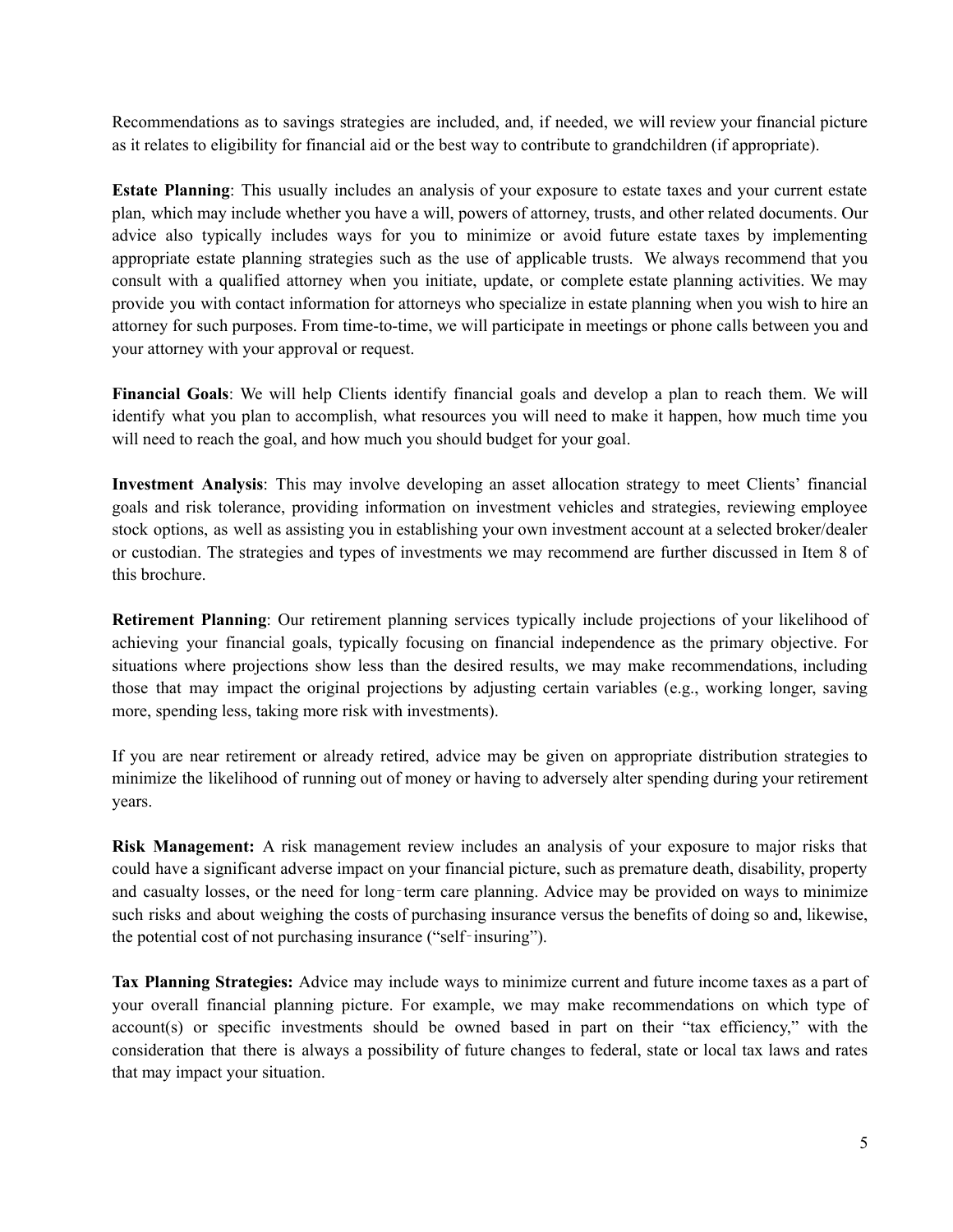We recommend that you consult with a qualified tax professional before initiating any tax planning strategy, and we may provide you with contact information for accountants or attorneys who specialize in this area if you wish to hire someone for such purposes. We will participate in meetings or phone calls between you and your tax professional with your approval.

#### **Ongoing Comprehensive Financial Planning**

This service involves working one-on-one with a planner over an extended period of time. By paying a fixed monthly fee or engaging with investment management services, Clients get to work with a planner who will work with them to develop and implement their plan. The planner will monitor the plan, recommend any changes and ensure the plan is up to date.

Upon engaging us for ongoing financial planning, a Client will be taken through establishing their goals and values around money. They will be required to provide information to help complete the following areas of analysis: net worth, cash flow, insurance, credit scores/reports, employee benefit, retirement planning, insurance, investments, college planning, and estate planning. Once the Client's information is reviewed, their plan will be built and analyzed, and then the findings, analysis and potential changes to their current situation will be reviewed with the Client. Clients subscribing to this service will receive a written or an electronic report, or access to a portal in which to view their results, providing the Client with a detailed financial plan designed to achieve his or her stated financial goals and objectives. If a follow-up meeting is required, we will meet at the Client's convenience. The plan and the Client's financial situation and goals will be monitored throughout the year and follow-up phone calls and emails will be made to the Client to confirm that any agreed upon action steps have been carried out. On an annual basis, there will be a full review of this plan to ensure its accuracy and ongoing appropriateness. Any needed updates will be implemented at that time.

#### **Employee Benefit Plan Services**

Our firm provides employee benefit plan services to employer plan sponsors on an ongoing basis. Generally, such services consist of assisting employer plan sponsors in establishing, monitoring and reviewing their company's participant-directed retirement plan. As the needs of the plan sponsor dictate, areas of advising could include: investment options, plan structure, and participant education. Retirement Plan Consulting Services are generally composed of fiduciary services and non-fiduciary services at both the plan level and participant level. With regard to fiduciary services, we provide clients (i.e. Plan Sponsors) with plan-level non-discretionary investment advice services under Section 3(21) of ERISA, and participant-level non-discretionary investment advice services under Section 3(21) of ERISA. With regard to non-fiduciary services, we provide plan-level services and participant-level services. Clients (i.e. Plan Sponsors) may choose to use any or all of the services described below.

In providing employee benefit plan services, our firm does not provide any advisory services with respect to the following types of assets: employer securities, real estate (excluding real estate funds and publicly traded REITS), participant loans, non-publicly traded securities or assets, other illiquid investments, or brokerage window programs (collectively, "Excluded Assets").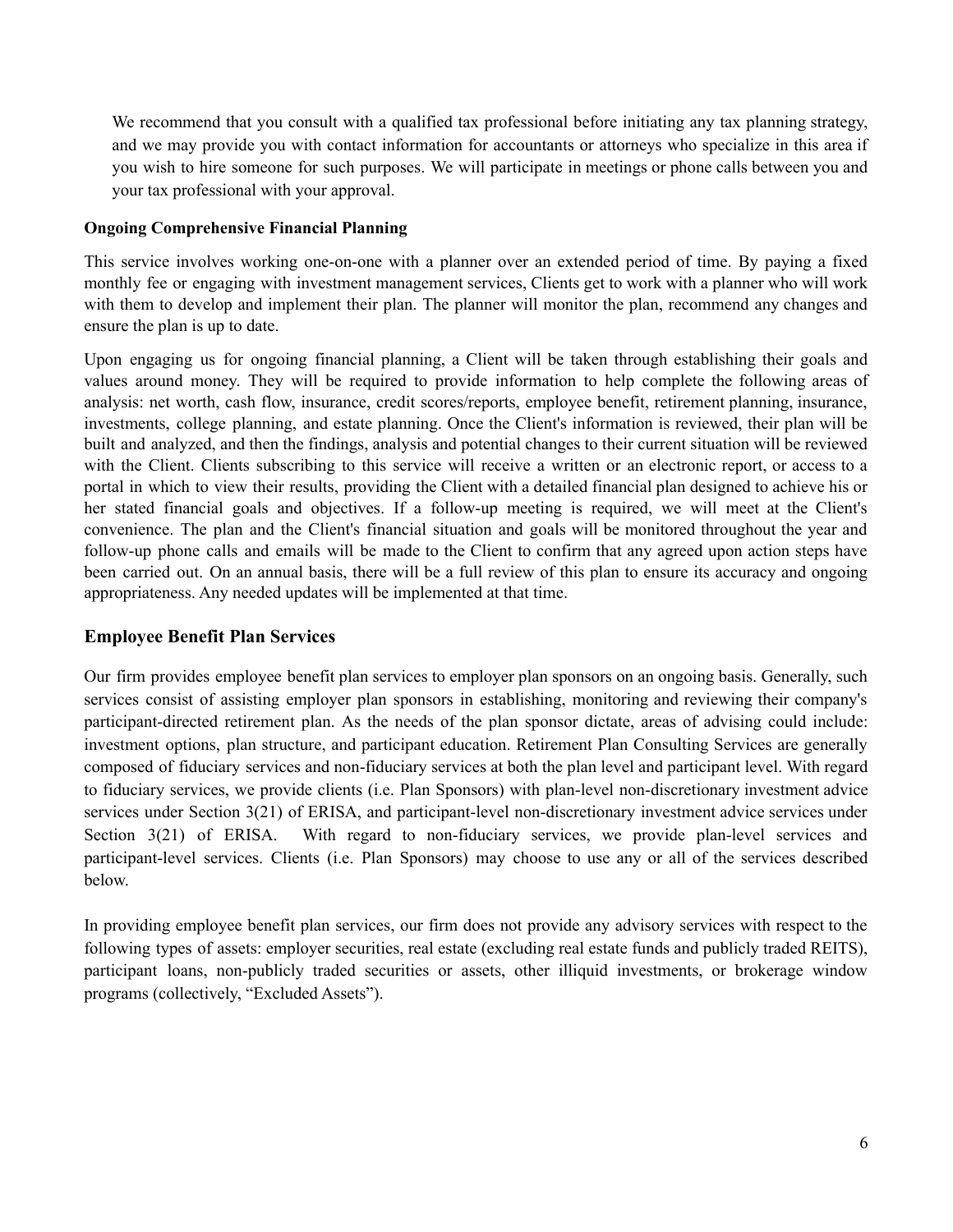#### **Investment Consulting Services**

#### **Plan-Level Non-Discretionary Investment Advice Services**

**Investment Policy Design** - CFD will assist Client in the development of an investment policy statement (IPS). The IPS establishes the investment policies and objectives for the Plan and shall set forth the number of general investment options and asset class categories to be offered under the Plan. Client shall have the ultimate responsibility and authority to establish such policies and objectives and to adopt and amend the IPS.

**Investment Selection** - CFD will provide non-discretionary investment advice to Client about asset classes and investment alternatives available for the Plan in accordance with the Plan's investment policies and objectives. CFD will utilize multiple analytic tools and databases at its disposal. Client shall have the final decision-making authority regarding the initial selection, retention, removal and addition of investment options.

ERISA 404(c) Investment Selection - CFD will assist Client with the selection of a broad range of investment options consistent with ERISA Section 404(c) and the regulations thereunder. Client shall have the final decision-making authority regarding the selection of investment options. Client retains the sole responsibility to provide all notices to participants required under ERISA section 404(c).

**Investment Monitoring** - CFD will assist Client in monitoring investment options by preparing periodic investment reports that document investment performance, consistency of fund management and conformance to the guidelines set forth in the IPS and make recommendations to maintain or remove and replace investment options. CFD will meet with the Client in-person, telephonically, or by electronic means at least annually to discuss the reports and the investment recommendations. Client has the authority and will be solely responsible for the actual selection or replacement of investment options.

#### **Participant-Level Non-Discretionary Investment Advice Services**

**Investment Selection** - CFD will provide non-discretionary investment advice to Plan participants about Plan investment alternatives. CFD will utilize multiple analytic tools and databases at its disposal. Plan participants shall have the final decision-making authority regarding the initial selection, retention, and changes in investment selections.

#### **Plan Consulting Services**

#### **Plan-Level Consulting Services**

**Committee Formation, Education and Support** - CFD will help the Client establish or refine a Committee as needed. On a periodic basis, CFD will educate Plan fiduciaries on their duties and responsibilities and how to manage them as well as providing legislative and regulatory updates as necessary. Education will include general training regarding the fiduciary duty and prohibited transaction provisions of ERISA as well as the importance of the documents and instruments governing the Plan. CFD will periodically meet with the Client to review and discuss various aspects of the Plan, which may include preparation of meeting deliverables for the Client.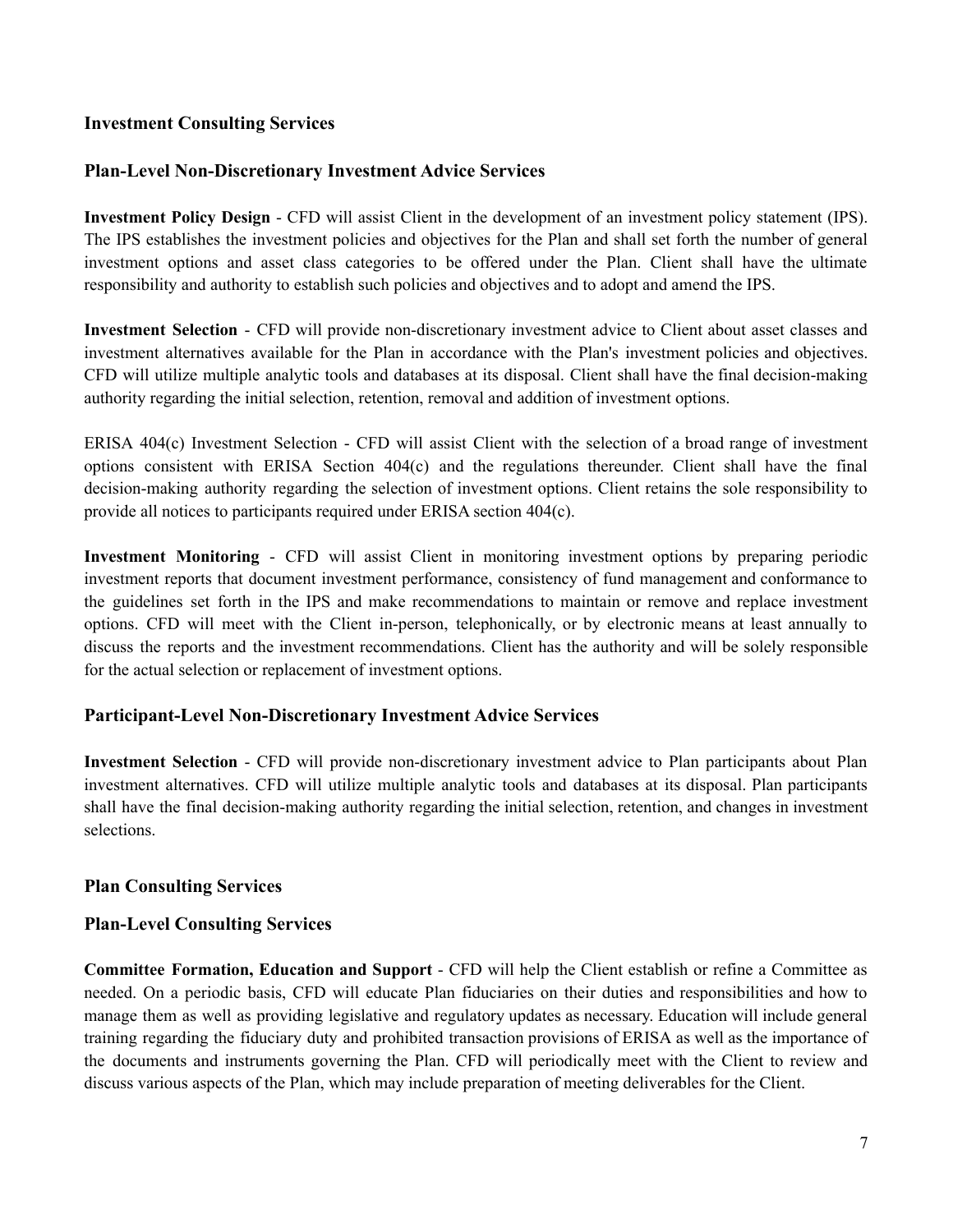**Fee Analysis, Benchmarking and Negotiation** - CFD will periodically assist the Client in evaluating the reasonableness of Plan fees. This may include documenting and benchmarking both direct and indirect fees (e.g. revenue sharing payments) to help the Client understand what the Plan is paying and how it compares to other plans and products. CFD may also recommend specific steps that can be taken to reduce those fees, if applicable. When appropriate. CFD will assist the Client in negotiating fee arrangements and cost structures.

**Vendor Benchmarking, Search and Selection** - CFD will periodically assist the Client by providing an analysis and comparison of the Plan's current vendor(s) products, services, and pricing to other plans and service providers.

**Plan Conversion Services** - As needed, CFD will assist the Client with the conversion to a new provider's platform.

**Operational Assistance and Issue Resolution** - As needed, CFD will assist the Client with resolving operational or administrative issues that may arise with the Plan. CFD may provide these services or, alternatively, may arrange for the Plan's other providers to provide these services, as agreed upon between CFD and the Client.

#### **Participant-Level Consulting Services**

**Participant Education and Communication** - CFD will periodically provide education, presentations, webinars, or written investment materials. Information provided may include a description of investment alternatives (along with the objectives and risk and return characteristics of the assets comprising the investment portfolio), hypothetical asset allocation models, or other general financial and investment concepts consistent with Department of Labor Interpretive Bulletin 96-1.

#### **Client Tailored Services and Client Imposed Restrictions**

We consult with clients initially and on an ongoing basis, through the duration of their engagement with us, to determine risk tolerance, time horizon and other factors that may impact the clients' investment and/or planning needs. We ensure that clients' investment and planning recommendations are suitable for their needs, goals, objectives, and risk tolerance.

Clients are able to specify, within reason, any limitations they would like to place on discretionary authority as it pertains to individual securities and/or sectors that will be traded in their account. All such requests must be provided to CFD in writing. CFD will notify Clients if they are unable to accommodate any requests.

#### **Retirement Account Advice**

When CFD provides investment advice to Clients regarding Client's retirement plan account or individual retirement account, we are fiduciaries within the meaning of Title I of the Employee Retirement Income Security Act and/or the Internal Revenue Code, as applicable, which are laws governing retirement accounts. The way we make money creates some conflicts with Client's interests, so we operate under a special rule that requires us to act in your best interest and not put our interest ahead of yours.

Under this special rule's provisions, we must:

• Meet a professional standard of care when making investment recommendations (give prudent advice);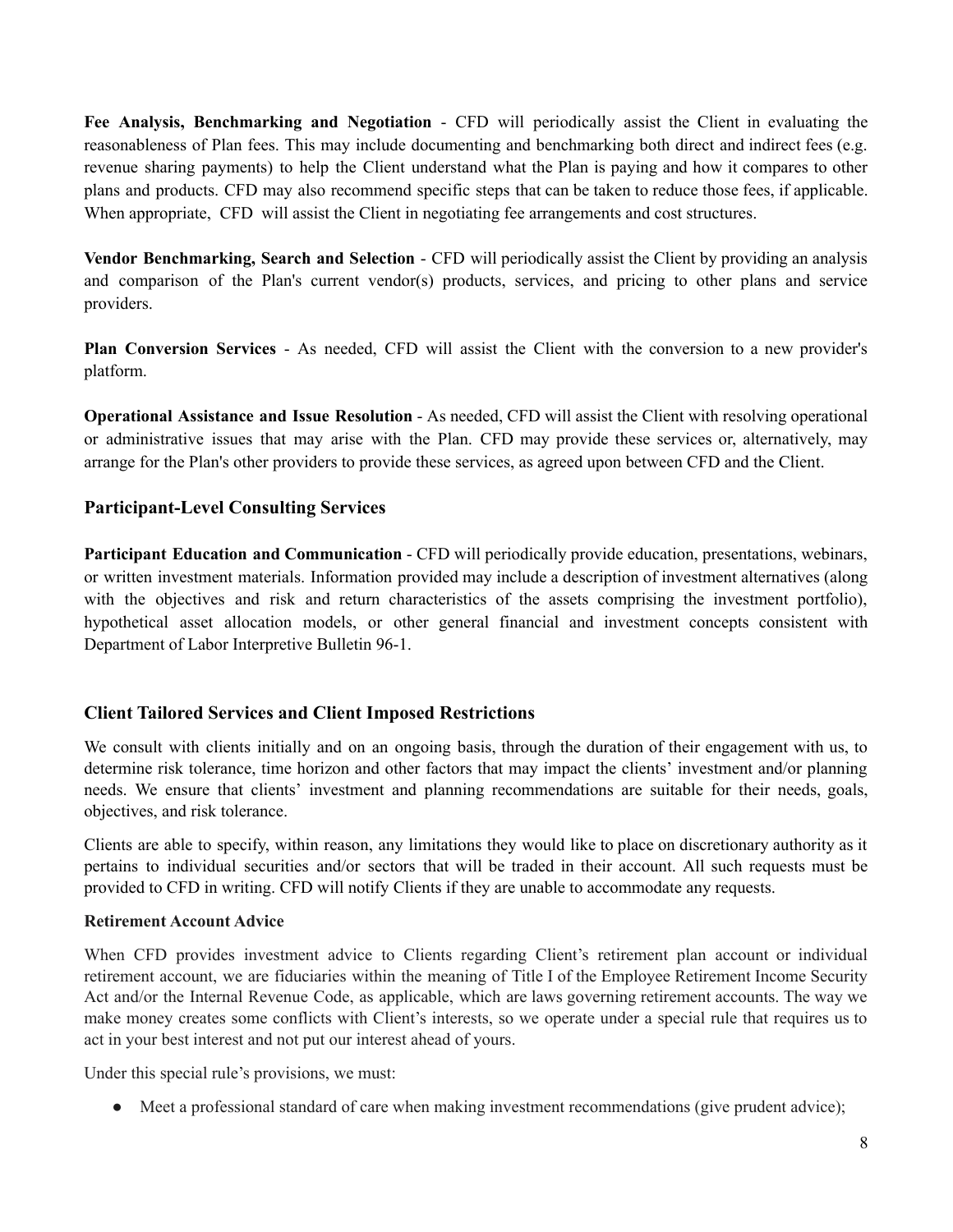- Never put our financial interests ahead of yours when making recommendations (give loyal advice);
- Avoid misleading statements about conflicts of interest, fees, and investments;
- Follow policies and procedures designed to ensure that we give advice that is in your best interest;
- Charge no more than is reasonable for our services; and
- Give you basic information about conflicts of interest.

#### **Wrap Fee Programs**

We do not participate in wrap fee programs.

#### **Assets Under Management**

Clarity Financial Design reports \$5,022,549 in discretionary Assets Under Management and no non-discretionary Assets Under Management . Assets Under Management were calculated as of December 31, 2021.

## <span id="page-8-0"></span>Item 5: Fees and Compensation

Please note, unless a Client has received this brochure at least 48 hours prior to signing an Investment Advisory and/or a Financial Planning Agreement (collectively, "Client Contract"), the Client Contract may be terminated by the Client within five (5) business days of signing the Client Contract without incurring any fees. How we are paid depends on the type of advisory services we perform. Below is a brief description of our fees, however, you should review your executed Client Contract for more detailed information regarding the exact fees you will be paying.

#### **Investment Management Services**

| <b>Account Value</b>      | <b>Annual Advisory Fee</b> |
|---------------------------|----------------------------|
| $$0 - $500,000$           | $1.50\%$                   |
| \$500,000 - \$1,000,000   | $1.25\%$                   |
| $$1,000,001 - $2,000,000$ | $1.10\%$                   |
| $$2,000,001 - $4,000,000$ | 0.95%                      |
| \$4,000,001 and Above     | 0.85%                      |

Our standard advisory fee is based on the market value of the assets under management and is calculated as follows:

*Please Note:* For Clients enrolled in our Entrepreneur financial planning offering, investment management services are offered at 1.1% of the assets under management.

The annual fees are negotiable and are prorated and paid in arrears on a quarterly basis. The advisory fee is a tiered fee and is calculated by assessing the percentage rates using the predefined levels of assets as shown in the above chart and applying the fee to the average daily balance of the previous quarter. The average daily balance is based on the average value for each individual asset within the account. It sums the end of day balance for each asset, and divides each asset's total daily balance by the number of days that the account had value. Each asset's average balance is added together to determine the average daily balance of the account. No increase in the annual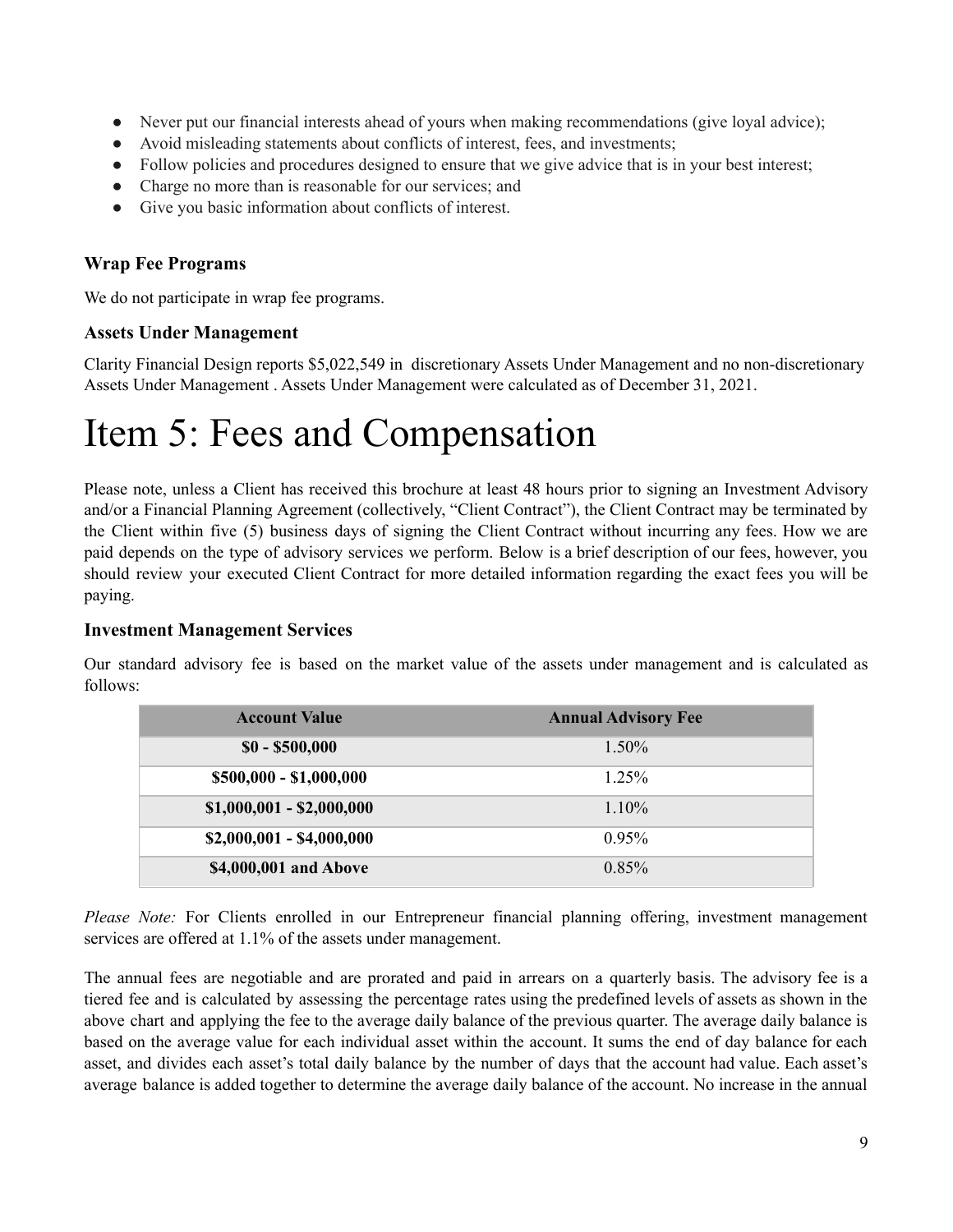fee shall be effective without agreement from the Client by signing a new agreement or amendment to their current advisory agreement.

Advisory fees are directly debited from Client accounts, or the Client may choose to pay by check, credit card, or electronic funds transfer. For fees paid by electronic funds transfer, debit card or credit card, we use an independent third party payment processor in which the client can securely input their banking information and pay their fee. We do not have access to the client's banking information at any time. The client will be provided with their own secure portal in order to make payments.

Accounts initiated or terminated during a calendar quarter will be charged a prorated fee based on the amount of time remaining in the billing period. The Client or CFD has the right to cancel the contract at any time. A refund of the unearned fees will be made based on time and effort expended before the termination. Any cancellation by either party must be in writing, in letter or email format, and the contract remains in effect in its entirety until the notice is received in writing. Since fees are paid in arrears, no refund will be needed upon termination of the account.

#### **Ongoing Comprehensive Financial Planning**

CFD offers two different levels of ongoing comprehensive financial planning: Executive and Entrepreneur.

#### *Executive*

The Executive ongoing comprehensive financial planning service is for individuals who have some experience and who have accumulated at least \$500,000 in investable assets. Services are especially relevant to individuals experiencing a transition; for example, those considering retirement, selling a business, or who are recently widowed or divorced. Executive level services revolve around a comprehensive financial planning calendar which encompasses investment planning, goals-based and cash-flow-based financial planning, tax planning and coordination with CPAs, life insurance reviews, education planning for children and grandchildren, and charitable gifting planning. Client meetings will occur as often as needed and at least annually.

For Clients enrolled in our Executive financial planning offering, investment management services are offered at our standard tiered rates and no additional charge exists for the financial planning service. The Client or CFD has the right to cancel the contract at any time. Any cancellation by either party must be in writing, in letter or email format, and the contract remains in effect in its entirety until the notice is received in writing.

#### *Entrepreneur*

The Entrepreneur ongoing financial planning service is focused on individuals who are at the beginning stages of their entrepreneurial journey. Services include business planning and personal financial planning. We begin our engagement with a review of your business plan and personal goals. Entrepreneur-level services revolve around a business and financial planning calendar that focuses on business growth, personal and business tax planning, life insurance, education planning, and debt, loan, and credit score management. Client meetings will occur as often as needed and at least annually.

Ongoing financial planning for the Entrepreneur offering consists of an ongoing fee that is paid monthly or quarterly, in arrears, at the rate of \$150 - \$500 month or \$450 - \$1500 per quarter. The fee may be negotiable in certain cases. The Client or CFD has the right to cancel the contract at any time. A refund of the unearned fees will be made based on time and effort expended before the termination. Any cancellation by either party must be in writing, in letter or email format, and the contract remains in effect in its entirety until the notice is received in writing. Since fees are paid in arrears, no refund will be needed upon termination of the account.

Fees for this service may be paid by electronic funds transfer, debit card, credit card, or check. For fees paid by electronic funds transfer, debit card or credit card, we use an independent third party payment processor in which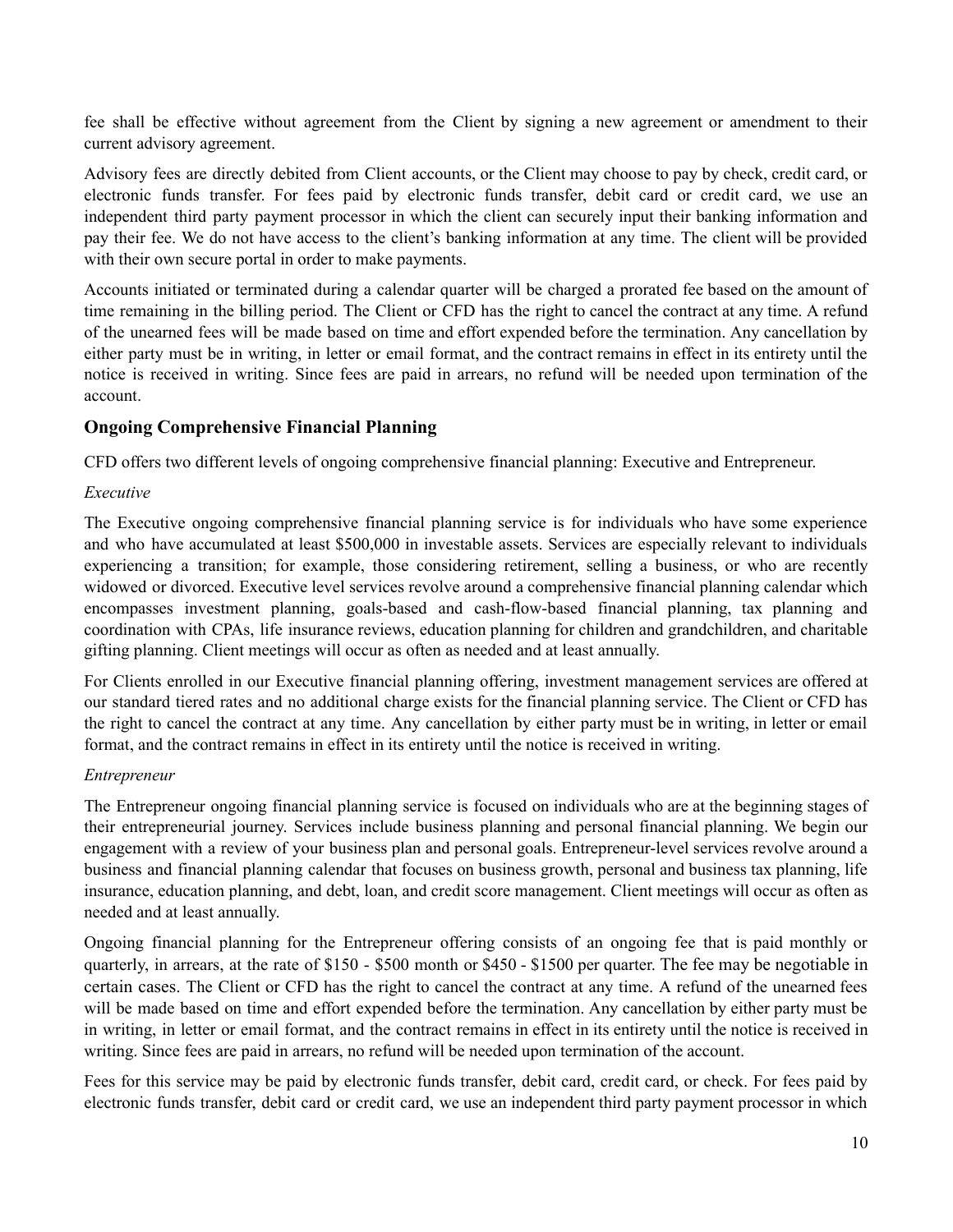the client can securely input their banking information and pay their fee. We do not have access to the client's banking information at any time. The client will be provided with their own secure portal in order to make payments.

#### **Project-Based Financial Planning Fixed Fee**

Project-based financial planning is offered on a fixed fee basis. The fixed fee will be agreed upon before the start of any work. The fixed fee can range between \$2,500 and \$10,000, depending on complexity and the needs of the client. The fee is negotiable. If a fixed fee program is chosen, half of the fee is due at the beginning of the process and the remainder is due at completion of work, however, CFD will not bill an amount above \$500.00 more than 6 months in advance. Fees for this service may be paid by credit card, electronic funds transfer, or check. For fees paid by electronic funds transfer, debit card or credit card, we use an independent third party payment processor in which the client can securely input their banking information and pay their fee. We do not have access to the client's banking information at any time. The client will be provided with their own secure portal in order to make payments.In the event of early termination any prepaid but unearned fees will be refunded to the Client and any completed deliverables of the project will be provided to the Client and no further fees will be charged.

#### **Employee Benefit Plan Consulting**

| <b>Account Value</b>       | <b>CFD's Fee</b> |
|----------------------------|------------------|
| $$0 - $3,000,000$          | $1.00\%$         |
| $$3,000,001 - $5,000,000$  | $.75\%$          |
| \$5,000,001 - \$10,000,000 | $50\%$           |
| \$10,000,000 and Above     | 30%              |

CFD will be compensated for Employee Benefit Plan consulting services according to the value of plan assets not to exceed 1.00% of total plan assets. This does not include fees to other parties, such as RecordKeepers, Custodians, or Third-Party-Administrators. Fees for this service are either paid directly by the plan sponsor or deducted directly from the plan assets by the Custodian on a quarterly basis, and CFD's fee is remitted to CFD.

#### **Other Types of Fees and Expenses**

Our fees are exclusive of brokerage commissions, transaction fees, and other related costs and expenses which may be incurred by the Client. Clients may incur certain charges imposed by custodians, brokers, and other third parties such as custodial fees, deferred sales charges, odd-lot differentials, transfer taxes, wire transfer, and electronic fund fees, and other fees and taxes on brokerage accounts and securities transactions. Mutual fund and exchange-traded funds also charge internal management fees, which are disclosed in a fund's prospectus. Such charges, fees, and commissions are exclusive of and in addition to our fee, and we shall not receive any portion of these commissions, fees, and costs.

Item 12 further describes the factors that we consider in selecting or recommending broker-dealers for Client's transactions and determining the reasonableness of their compensation (e.g., commissions).

We do not accept compensation for the sale of securities or other investment products including asset-based sales charges or service fees from the sale of mutual funds.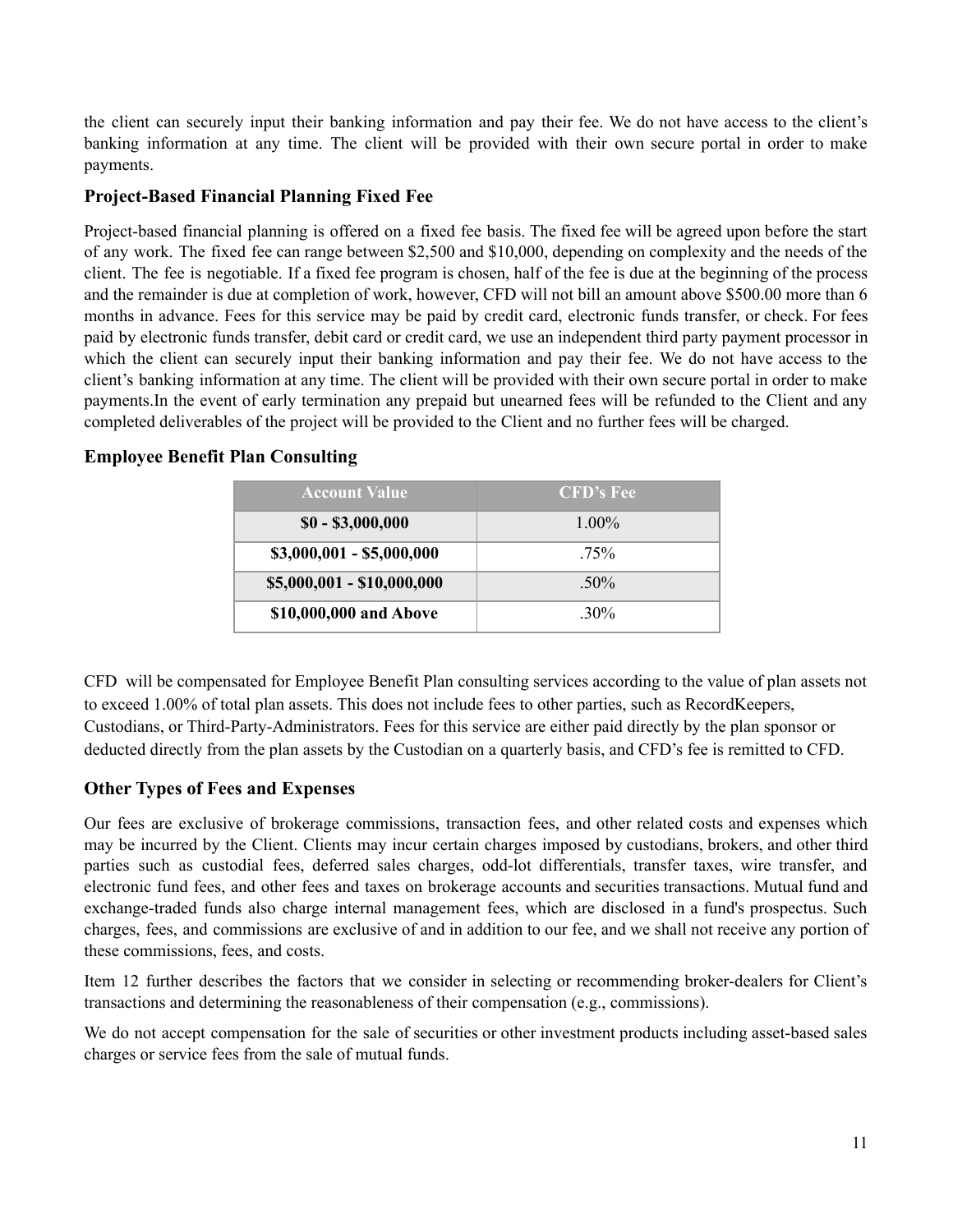# <span id="page-11-0"></span>Item 6: Performance-Based Fees and Side-By-Side Management

We do not offer performance-based fees and do not engage in side-by-side management.

# <span id="page-11-1"></span>Item 7: Types of Clients

We provide financial planning and portfolio management services to individuals and high net-worth individuals.

We do not have a minimum account size requirement.

## <span id="page-11-2"></span>Item 8: Methods of Analysis, Investment Strategies and Risk of Loss

Our primary methods of investment analysis are fundamental, behavioral analysis, and cyclical analysis.

**Fundamental analysis** involves analyzing individual companies and their industry groups, such as a company's financial statements, details regarding the company's product line, the experience, and expertise of the company's management, and the outlook for the company's industry. The resulting data is used to measure the true value of the company's stock compared to the current market value. The risk of fundamental analysis is that the information obtained may be incorrect and the analysis may not provide an accurate estimate of earnings, which may be the basis for a stock's value. If securities prices adjust rapidly to new information, utilizing fundamental analysis may not result in favorable performance.

**Behavioral analysis** is performed through a financial personality test, which is specifically intended to gauge a user's personal values as they relate to different types of investments. The information gained from this test is not used by itself for investment advice, but rather is used in conjunction with additional important information about the client's investment objectives to create a more holistic plan for the client.

**Cyclical analysis** is a type of technical analysis that involves evaluating recurring price patterns and trends based upon business cycles. Economic/business cycles may not be predictable and may have many fluctuations between long-term expansions and contractions. The lengths of economic cycles may be difficult to predict with accuracy and therefore the risk of cyclical analysis is the difficulty in predicting economic trends and consequently the changing value of securities that would be affected by these changing trends.

#### **Modern Portfolio Theory**

The underlying principles of MPT are:

- Investors are risk averse. The only acceptable risk is that which is adequately compensated by an expected return. Risk and investment return are related and an increase in risk requires an increased expected return.
- Markets are efficient. The same market information is available to all investors at the same time. The market prices every security fairly based upon this equal availability of information.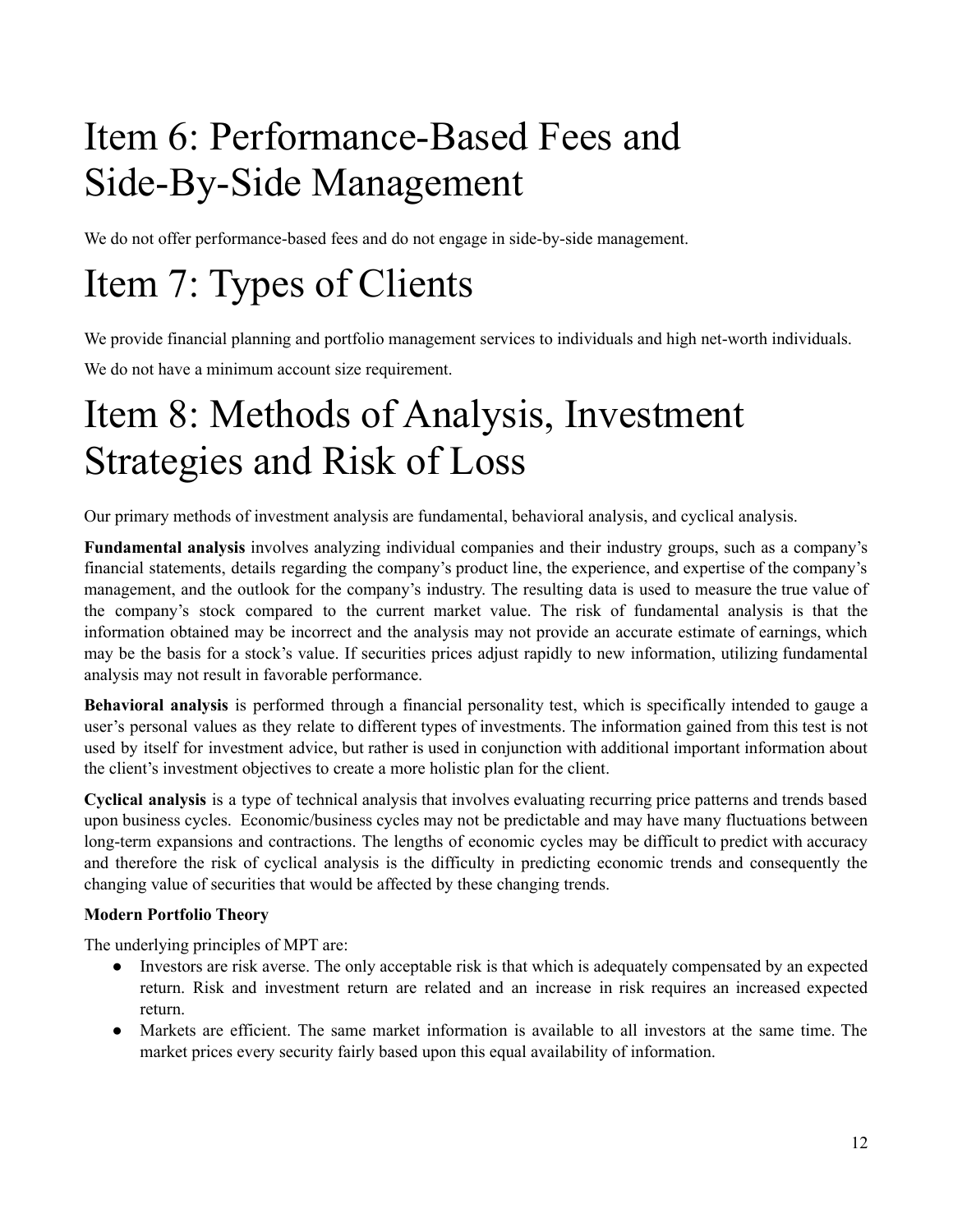- The design of the portfolio as a whole is more important than the selection of any particular security. The appropriate allocation of capital among asset classes will have far more influence on long-term portfolio performance than the selection of individual securities.
- Investing for the long-term (preferably longer than ten years) becomes critical to investment success because it allows the long-term characteristics of the asset classes to surface.
- Increasing diversification of the portfolio with lower correlated asset class positions can decrease portfolio risk. Correlation is the statistical term for the extent to which two asset classes move in tandem or opposition to one another.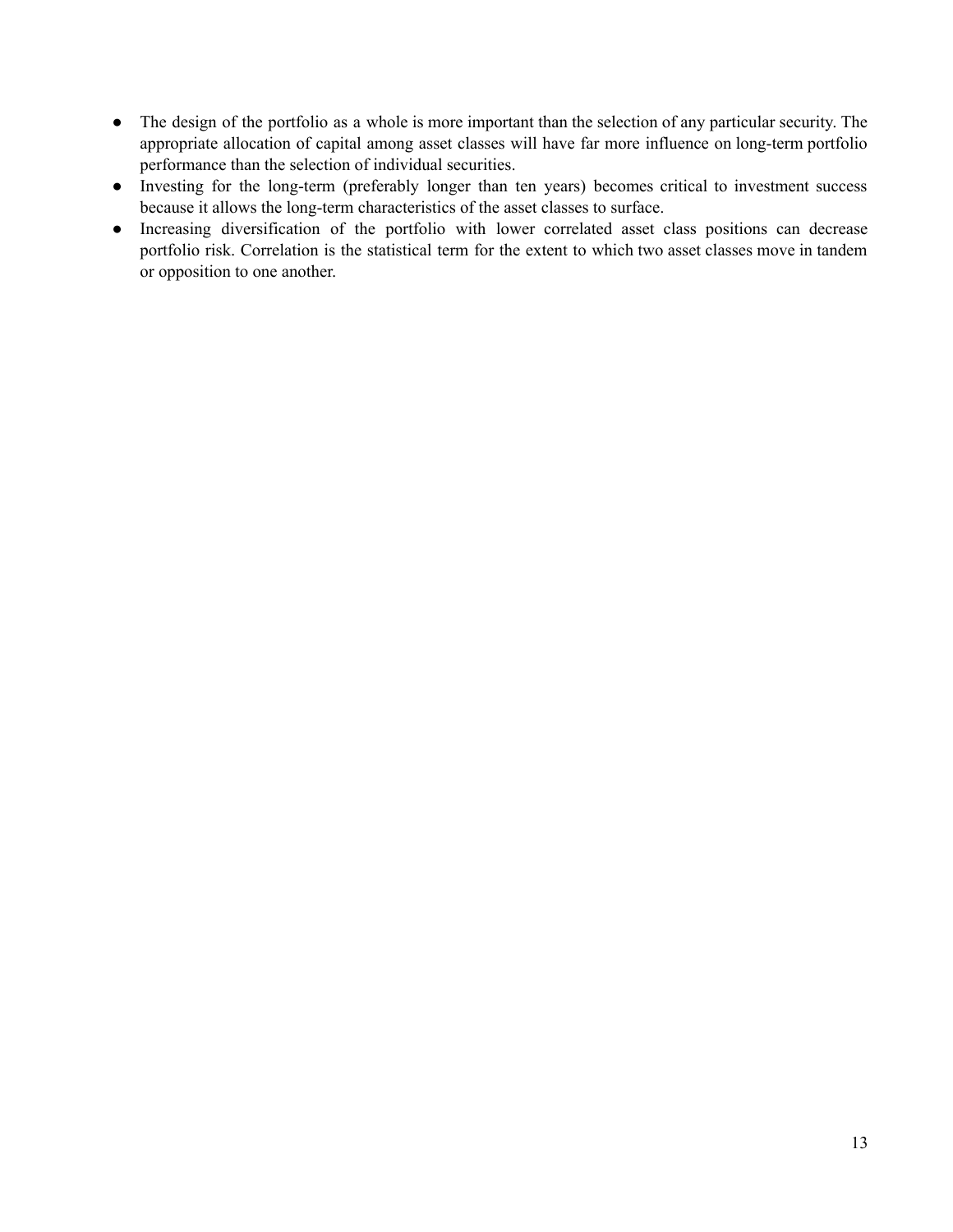#### **Passive and Active Investment Management**

We may choose investment vehicles that are considered passive, active, or a combination of both styles.

Passive investing involves building portfolios that are composed of various distinct asset classes. The asset classes are weighted in a manner to achieve a desired relationship between correlation, risk and return. Funds that passively capture the returns of the desired asset classes are placed in the portfolio.

Active investing involves a single manager or managers who employ some method, strategy or technique to construct a portfolio that is intended to generate returns that are greater than the broader market or a designated benchmark. Actively managed funds are also designed to reduce volatility and risk.

We may engage in both passive and active investing in your portfolio. However, we strive to construct portfolios of funds and individual securities that we believe will have the greatest probability for achieving our clients' personal financial goals with the least amount of volatility and risk rather than attempt to outperform an arbitrary index or benchmark.

Specific investment selections are based on a number of factors that we evaluate in order to select, what we believe to be, the highest quality funds or individual securities for our clients. These factors include but are not limited to underlying holdings of funds, percentage weighting of holdings within funds, liquidity, tax efficiency, bid/ask spreads, and other smart/strategic beta factors. These factors may or may not result in the lowest cost ETFs and mutual funds available when utilizing funds in a client's portfolio, but we strive to keep internal fund expenses as low as possible.

**Strategic Asset Allocation** is the focus of our investment strategy. In the portfolio construction process, we focus not only on asset classes such as equities, fixed income, and cash, but also on investment strategy styles such as fundamental, quantitative, active, and passive. We believe that diversification across both asset classes and investment strategies is critical for achieving an attractive reward-to-risk ratio in the portfolio. We employ both strategic and tactical asset allocation approaches. Through strategic asset allocation, we construct our long-term target weights for asset classes and strategies based on the client's time horizon, risk tolerance, and required rate of return to meet his or her financial goals. Through tactical asset allocation approaches, we may deviate from target long-term weights established according to our strategic asset allocation approach within tolerance ranges based on our return expectations for asset classes and investment strategies at a given point in the market cycle.

#### **Material Risks Involved**

All investing strategies we offer involve risk and may result in a loss of your original investment which you **should be prepared to bear.** Many of these risks apply equally to stocks, bonds, commodities, and any other investment or security. Material risks associated with our investment strategies are listed below.

**Market Risk:** Market risk involves the possibility that an investment's current market value will fall because of a general market decline, reducing the value of the investment regardless of the operational success of the issuer's operations or its financial condition.

**Strategy Risk:** The Adviser's investment strategies and/or investment techniques may not work as intended.

**Small and Medium Cap Company Risk:** Securities of companies with small and medium market capitalizations are often more volatile and less liquid than investments in larger companies. Small and medium cap companies may face a greater risk of business failure, which could increase the volatility of the Client's portfolio.

**Turnover Risk:** At times, the strategy may have a portfolio turnover rate that is higher than other strategies. A high portfolio turnover would result in correspondingly greater brokerage commission expenses and may result in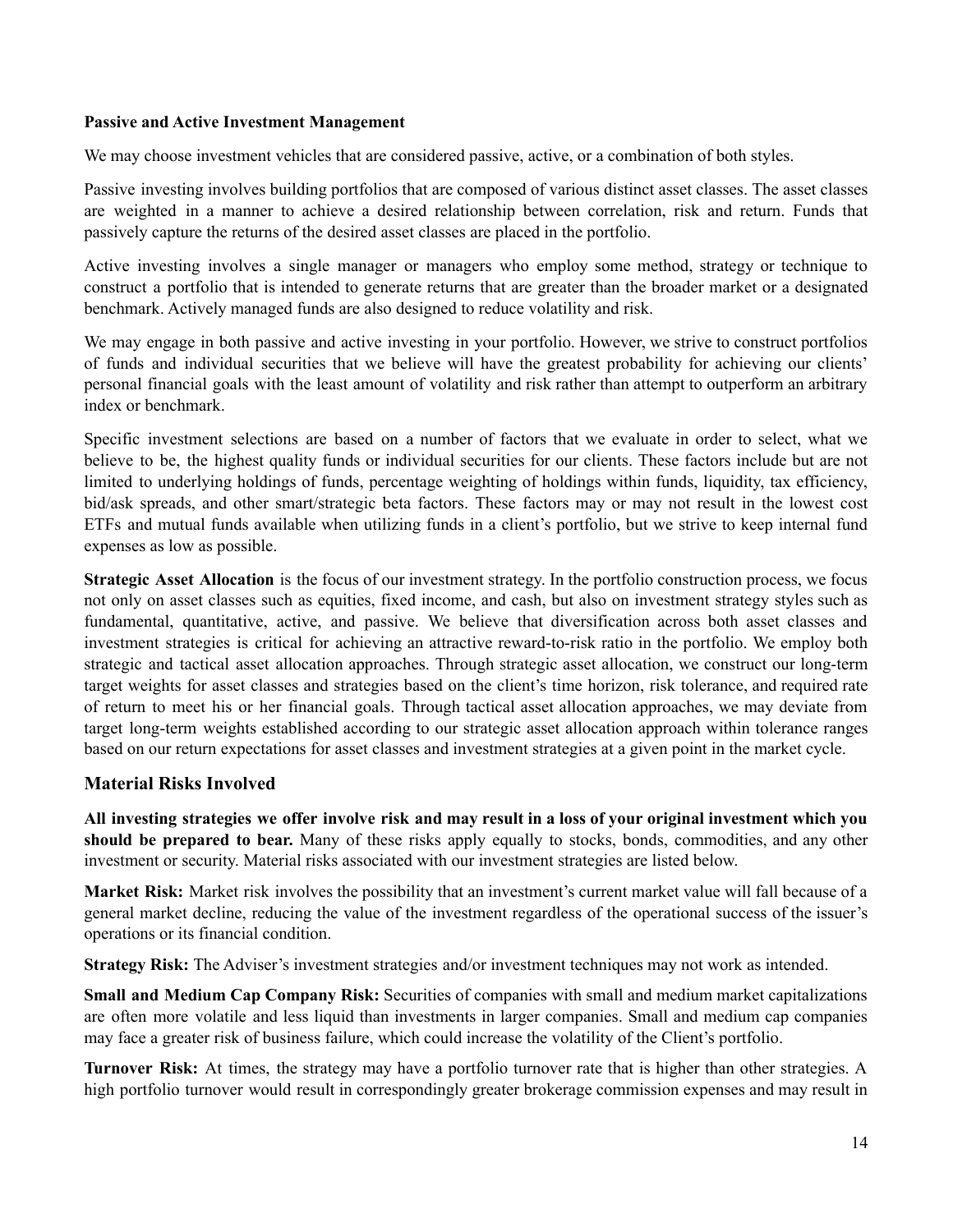the distribution of additional capital gains for tax purposes. These factors may negatively affect the account's performance.

**Limited markets:** Certain securities may be less liquid (harder to sell or buy) and their prices may at times be more volatile than at other times. Under certain market conditions, we may be unable to sell or liquidate investments at prices we consider reasonable or favorable or find buyers at any price.

**Concentration Risk:** Certain investment strategies focus on particular asset-classes, industries, sectors or types of investment. From time to time these strategies may be subject to greater risks of adverse developments in such areas of focus than a strategy that is more broadly diversified across a wider variety of investments.

**Interest Rate Risk:** Bond (fixed income) prices generally fall when interest rates rise, and the value may fall below par value or the principal investment. The opposite is also generally true: bond prices generally rise when interest rates fall. In general, fixed income securities with longer maturities are more sensitive to these price changes. Most other investments are also sensitive to the level and direction of interest rates.

**Legal or Legislative Risk**: Legislative changes or Court rulings may impact the value of investments, or the securities' claim on the issuer's assets and finances.

**Inflation**: Inflation may erode the buying power of your investment portfolio, even if the dollar value of your investments remains the same.

#### **Risks Associated with Securities**

Apart from the general risks outlined above which apply to all types of investments, specific securities may have other risks.

**Commercial Paper** is, in most cases, an unsecured promissory note that is issued with a maturity of 270 days or less. Being unsecured the risk to the investor is that the issuer may default.

**Common stocks** may go up and down in price quite dramatically, and in the event of an issuer's bankruptcy or restructuring could lose all value. A slower-growth or recessionary economic environment could have an adverse effect on the price of all stocks.

**Corporate Bonds** are debt securities to borrow money. Generally, issuers pay investors periodic interest and repay the amount borrowed either periodically during the life of the security and/or at maturity. Alternatively, investors can purchase other debt securities, such as zero coupon bonds, which do not pay current interest, but rather are priced at a discount from their face values and their values accrete over time to face value at maturity. The market prices of debt securities fluctuate depending on factors such as interest rates, credit quality, and maturity. In general, market prices of debt securities decline when interest rates rise and increase when interest rates fall. The longer the time to a bond's maturity, the greater its interest rate risk.

**Bank Obligations** including bonds and certificates of deposit may be vulnerable to setbacks or panics in the banking industry. Banks and other financial institutions are greatly affected by interest rates and may be adversely affected by downturns in the U.S. and foreign economies or changes in banking regulations.

**Municipal Bonds** are debt obligations generally issued to obtain funds for various public purposes, including the construction of public facilities. Municipal bonds pay a lower rate of return than most other types of bonds. However, because of a municipal bond's tax-favored status, investors should compare the relative after-tax return to the after-tax return of other bonds, depending on the investor's tax bracket. Investing in municipal bonds carries the same general risks as investing in bonds in general. Those risks include interest rate risk, reinvestment risk, inflation risk, market risk, call or redemption risk, credit risk, and liquidity and valuation risk.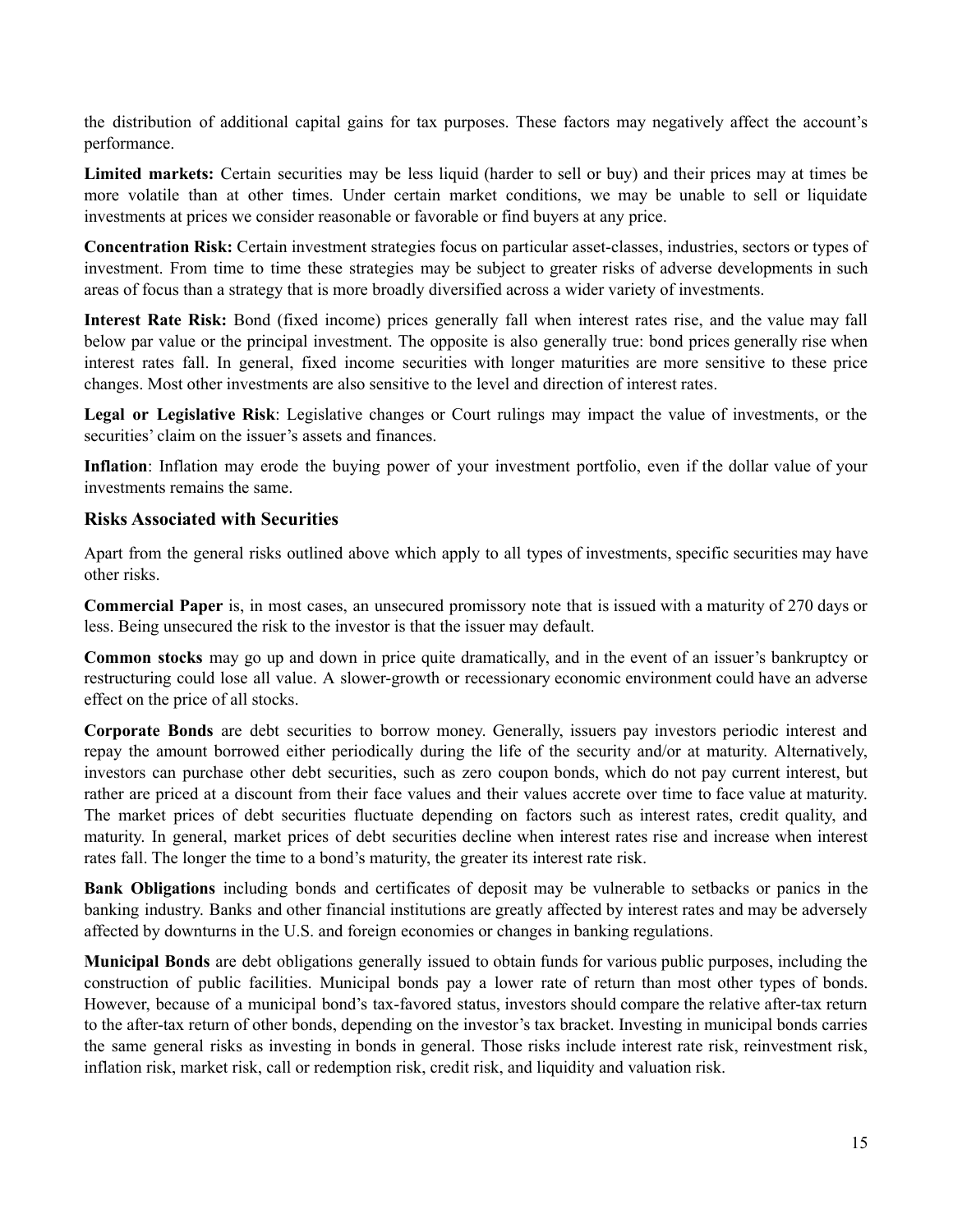**Options and other derivatives** carry many unique risks, including time-sensitivity, and can result in the complete loss of principal. While covered call writing does provide a partial hedge to the stock against which the call is written, the hedge is limited to the amount of cash flow received when writing the option. When selling covered calls, there is a risk the underlying position may be called away at a price lower than the current market price.

**Exchange Traded Funds** prices may vary significantly from the Net Asset Value due to market conditions. Certain Exchange Traded Funds may not track underlying benchmarks as expected. ETFs are also subject to the following risks: (i) an ETF's shares may trade at a market price that is above or below their net asset value; (ii) the ETF may employ an investment strategy that utilizes high leverage ratios; or (iii) trading of an ETF's shares may be halted if the listing exchange's officials deem such action appropriate, the shares are delisted from the exchange, or the activation of market-wide "circuit breakers" (which are tied to large decreases in stock prices) halts stock trading generally. The Adviser has no control over the risks taken by the underlying funds in which the Clients invest.

**Mutual Funds**: When a Client invests in open-end mutual funds or ETFs, the Client indirectly bears its proportionate share of any fees and expenses payable directly by those funds. Therefore, the Client will incur higher expenses, many of which may be duplicative. In addition, the Client's overall portfolio may be affected by losses of an underlying fund and the level of risk arising from the investment practices of an underlying fund (such as the use of derivatives).

## <span id="page-15-0"></span>Item 9: Disciplinary Information

### **Criminal or Civil Actions**

CFD and its management have not been involved in any criminal or civil action.

### **Administrative Enforcement Proceedings**

CFD and its management have not been involved in administrative enforcement proceedings.

### **Self-Regulatory Organization Enforcement Proceedings**

CFD and its management have not been involved in legal or disciplinary events that are material to a Client's or prospective Client's evaluation of CFD or the integrity of its management.

## <span id="page-15-1"></span>Item 10: Other Financial Industry Activities and Affiliations

No CFD employee is registered, or has an application pending to register, as a broker-dealer or a registered representative of a broker-dealer.

No CFD employee is registered, or has an application pending to register, as a futures commission merchant, commodity pool operator or a commodity trading advisor.

CFD does not have any related parties. As a result, we do not have a relationship with any related parties.

CFD only receives compensation directly from Clients. We do not receive compensation from any outside source. We do not have any conflicts of interest with any outside party.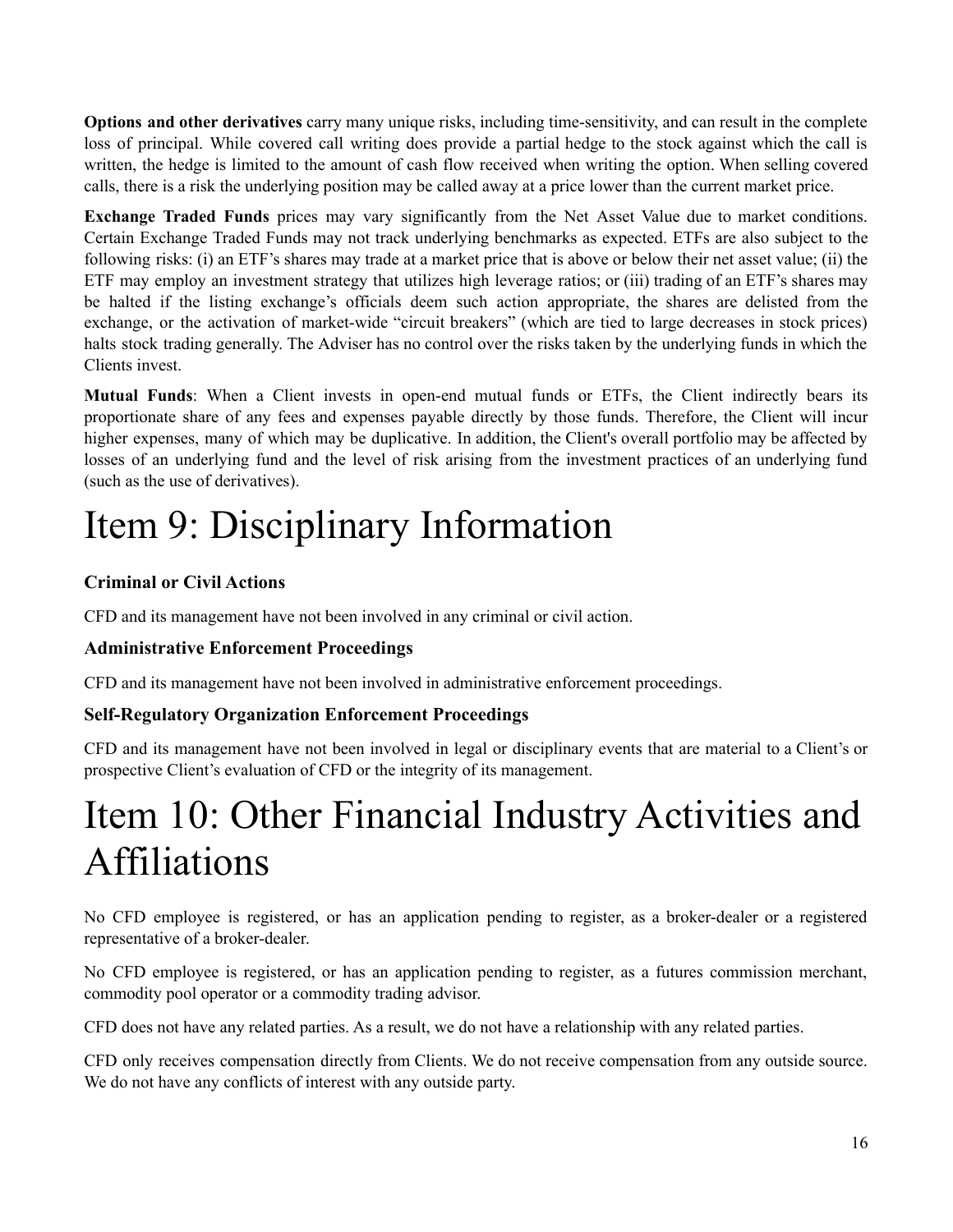#### **Recommendations or Selections of Other Investment Advisers**

CFD does not recommend Clients to TAMPs to manage their accounts.

## Item 11: Code of Ethics, Participation or Interest in Client Transactions and Personal Trading

<span id="page-16-0"></span>As a fiduciary, our firm and its associates have a duty of utmost good faith to act solely in the best interests of each Client. Our Clients entrust us with their funds and personal information, which in turn places a high standard on our conduct and integrity. Our fiduciary duty is a core aspect of our Code of Ethics and represents the expected basis of all of our dealings. The firm also adheres to the Code of Ethics and Professional Responsibility adopted by the CFP® Board of Standards Inc., and accepts the obligation not only to comply with the mandates and requirements of all applicable laws and regulations but also to take responsibility to act in an ethical and professionally responsible manner in all professional services and activities. . Additionally, CFD requires adherence to its Insider Trading Policy, and the CFA Institute's Asset Manager Code of Professional Conduct and Code of Ethics and Standards of Professional Conduct.

#### **Code of Ethics Description**

This code does not attempt to identify all possible conflicts of interest, and literal compliance with each of its specific provisions will not shield associated persons from liability for personal trading or other conduct that violates a fiduciary duty to advisory Clients. A summary of the Code of Ethics' Principles is outlined below.

- Integrity Associated persons shall offer and provide professional services with integrity.
- Objectivity Associated persons shall be objective in providing professional services to Clients.
- Competence Associated persons shall provide services to Clients competently and maintain the necessary knowledge and skill to continue to do so in those areas in which they are engaged.
- Fairness Associated persons shall perform professional services in a manner that is fair and reasonable to Clients, principals, partners, and employers, and shall disclose conflict(s) of interest in providing such services.
- Confidentiality Associated persons shall not disclose confidential Client information without the specific consent of the Client unless in response to proper legal process, or as required by law.
- Professionalism Associated persons' conduct in all matters shall reflect the credit of the profession.
- Diligence Associated persons shall act diligently in providing professional services.

We periodically review and amend our Code of Ethics to ensure that it remains current, and we require all firm access persons to attest to their understanding of and adherence to the Code of Ethics at least annually. Our firm will provide a copy of its Code of Ethics to any Client or prospective Client upon request.

#### **Investment Recommendations Involving a Material Financial Interest and Conflicts of Interest**

Neither our firm, its associates or any related person is authorized to recommend to a Client or effect a transaction for a Client, involving any security in which our firm or a related person has a material financial interest, such as in the capacity as an underwriter, adviser to the issuer, etc.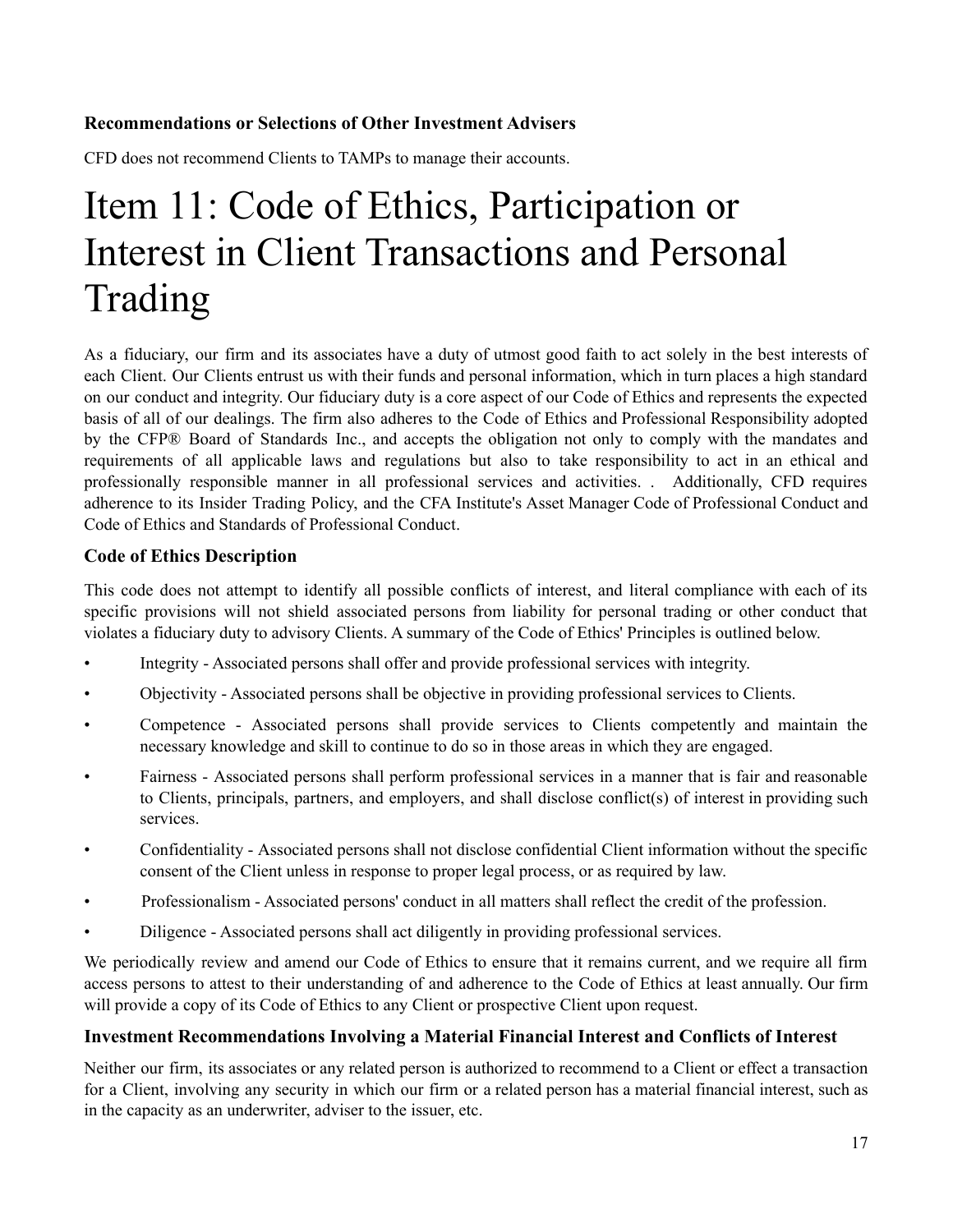#### **Advisory Firm Purchase of Same Securities Recommended to Clients and Conflicts of Interest**

Our firm and its "related persons" may buy or sell securities similar to, or different from, those we recommend to Clients for their accounts. In an effort to reduce or eliminate certain conflicts of interest involving the firm or personal trading, our policy may require that we restrict or prohibit associates' transactions in specific reportable securities transactions. Any exceptions or trading pre-clearance must be approved by the firm principal in advance of the transaction in an account, and we maintain the required personal securities transaction records per regulation.

#### **Trading Securities At/Around the Same Time as Client's Securities**

From time to time, our firm or its "related persons" may buy or sell securities for themselves at or around the same time as clients. This may provide an opportunity for representatives of CFD to buy or sell securities before or after recommending securities to clients resulting in representatives profiting off the recommendations they provide to clients. Such transactions may create a conflict of interest; however, CFD will never engage in trading that operates to the client's disadvantage if representatives of CFD buy or sell securities at or around the same time as clients.

## <span id="page-17-0"></span>Item 12: Brokerage Practices

#### **Factors Used to Select Custodians and/or Broker-Dealers**

Clarity Financial Design LLC does not have any affiliation with Broker-Dealers. Specific custodian recommendations are made to the Client based on their need for such services. We recommend custodians based on the reputation and services provided by the firm.

In recommending broker-dealers, we have an obligation to seek the "best execution" of transactions in Client accounts. The determinative factor in the analysis of best execution is not the lowest possible commission cost, but whether the transaction represents the best qualitative execution, taking into consideration the full range of the broker-dealer's services. The factors we consider when evaluating a broker-dealer for best execution include, without limitation, the broker-dealer's:

- Execution capability;
- Commission rate;
- Financial responsibility;
- Responsiveness and customer service;
- Custodian capabilities;
- Research services/ancillary brokerage services provided; and
- Any other factors that we consider relevant.

With this in consideration, our firm recommends Charles Schwab & Co., Inc. ("Schwab"), an independent and unaffiliated SEC registered broker-dealer firm and member of the Financial Industry Regulatory Authority ("FINRA") and the Securities Investor Protection Corporation ("SIPC"). Although clients may request us to use a broker-dealer of their choosing, we generally recommend that clients open brokerage accounts with Schwab. We are not affiliated with Schwab. The Client will ultimately make the final decision of the Custodian to be used to hold the Client's investments by signing the selected broker-dealer's account opening documentation.

#### **1. Research and Other Soft-Dollar Benefits**

Our qualified custodian(s) used for investment management may provide us with certain brokerage and research products and services that qualify as "brokerage or research services" under Section 28(e) of the Securities Exchange Act of 1934 ("Exchange Act"). This is commonly referred to as a "soft dollar" arrangement. These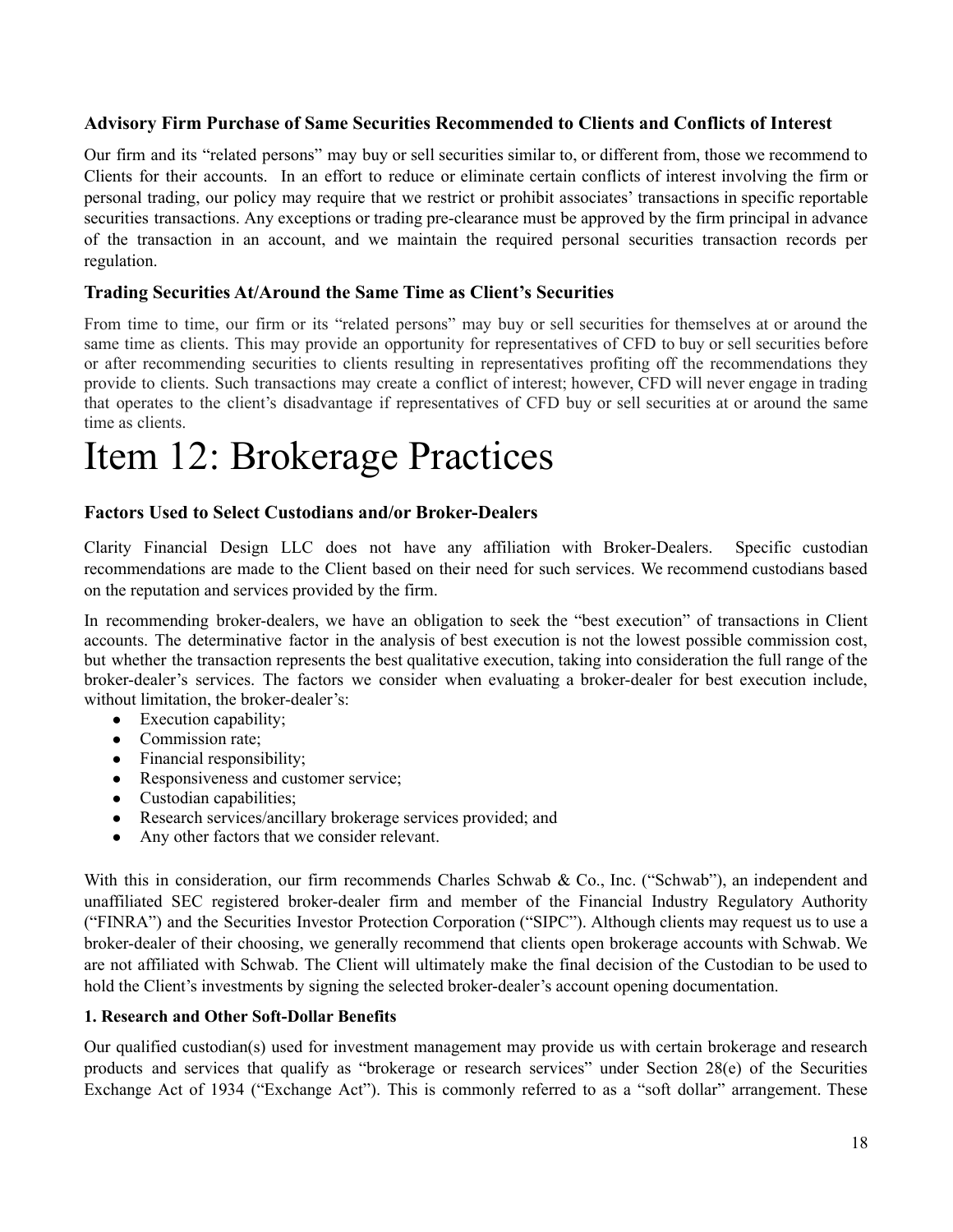research products and/or services will assist us in our investment decision making process. Such research generally will be used to service all of our client accounts, but brokerage charges paid by the client may be used to pay for research that is not used in managing that specific client's account.

#### **2. Brokerage for Client Referrals**

We receive no referrals from a broker-dealer or third party in exchange for using that broker-dealer or third party.

#### **3. Clients Directing Which Broker/Dealer/Custodian to Use**

We do recommend a specific custodian for Clients to use, however, Clients may custody their assets at a custodian of their choice. Clients may also direct us to use a specific broker-dealer to execute transactions. By allowing Clients to choose a specific custodian, we may be unable to achieve the most favorable execution of Client transaction and this may cost Clients money over using a lower-cost custodian.

### **The Custodian and Brokers We Use (Charles Schwab)**

The custodian and brokers we use maintain custody of your assets that we manage, although we may be deemed to have limited custody of your assets due to our ability to withdraw fees from your account (see Item 15 – Custody, below).

**Your brokerage and custody costs**: For our clients' accounts that Schwab maintains, Schwab generally does not charge you separately for custody services but is compensated by charging you commissions or other fees on trades that it executes or that settle into your Schwab account. Certain trades (for example, many mutual funds and ETFs) may not incur Schwab commissions or transaction fees. Schwab is also compensated by earning interest on the uninvested cash in your account in Schwab's Cash Features Program.

**Products and services available to us from Schwab**: Schwab Advisor Services is Schwab's business serving independent investment advisory firms like us. They provide our clients and us with access to their institutional brokerage services (trading, custody, reporting and related services), many of which are not typically available to Schwab retail customers. Schwab also makes available various support services. Some of those services help us manage or administer our clients' accounts, while others help us manage and grow our business. Schwab's support services are generally available on an unsolicited basis (we don't have to request them) and at no charge to us. Following is a more detailed description of Schwab's support services:

**Services that benefit you**: Schwab's institutional brokerage services include access to a broad range of investment products, execution of securities transactions, and custody of client assets. The investment products available through Schwab include some to which we might not otherwise have access or that would require a significantly higher minimum initial investment by our clients. Schwab's services described in this paragraph generally benefit you and your account.

**Services that may not directly benefit you**: Schwab also makes available to us other products and services that benefit us but may not directly benefit you or your account. These products and services assist us in managing and administering our clients' accounts. They include investment research, both Schwab's own and that of third parties. We may use this research to service all or a substantial number of our clients' accounts, including accounts not maintained at Schwab. In addition to investment research, Schwab also makes available software and other technology that:

- provide access to client account data (such as duplicate trade confirmations and account statements)
- facilitate trade execution and allocate aggregated trade orders for multiple client accounts
- provide pricing and other market data
- facilitate payment of our fees from our clients' accounts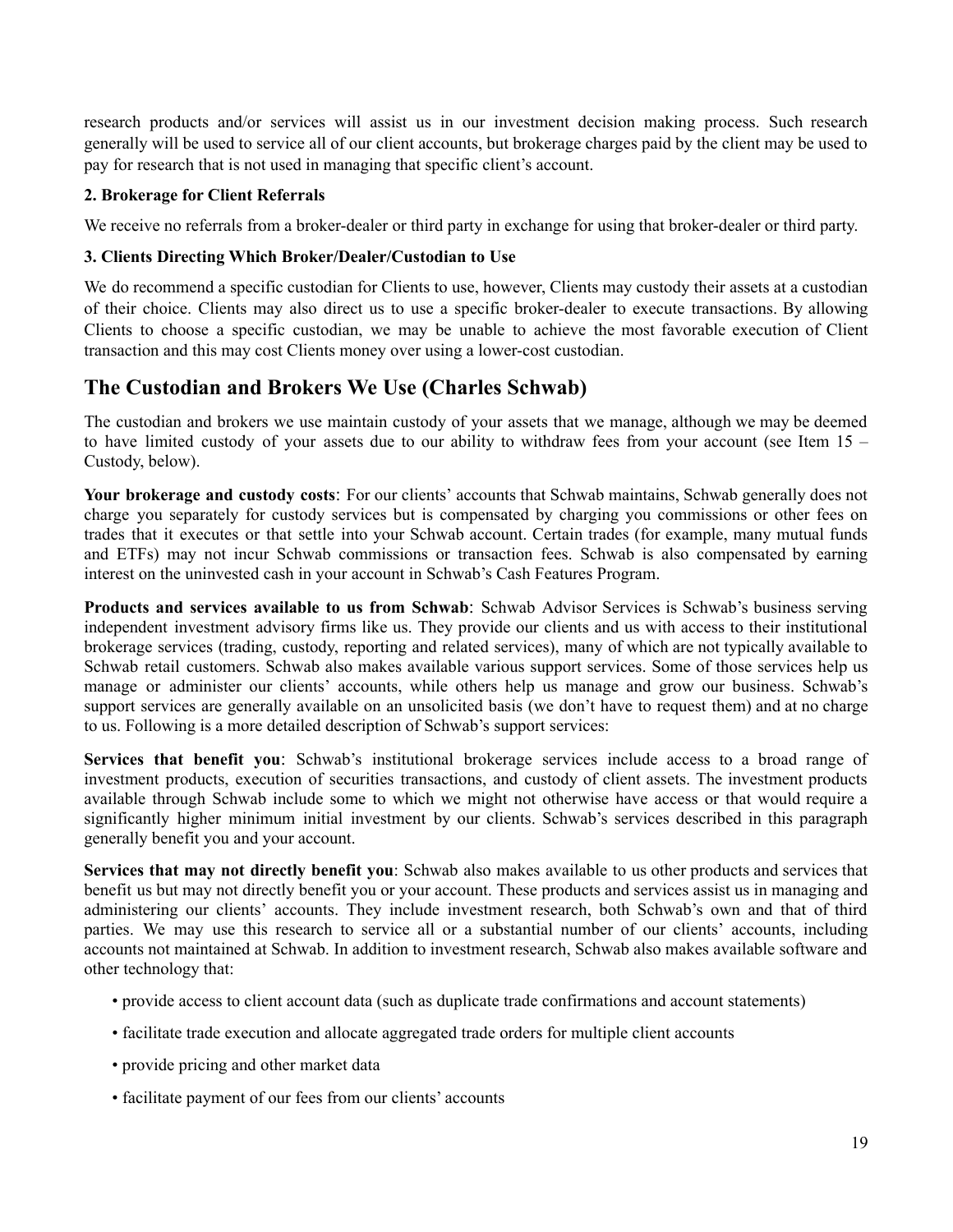• assist with back-office functions, recordkeeping, and client reporting

**Services that generally benefit only us:** Schwab also offers other services intended to help us manage and further develop our business enterprise. These services include:

- Educational conferences and events
- Consulting on technology, compliance, legal, and business needs

• Publications and conferences on practice management and business succession do not require that you maintain your account with Schwab, based on our interest in receiving Schwab's services that benefit our business and Schwab's payment for services for which we would otherwise have to pay rather than based on your interest in receiving the best value in custody services and the most favorable execution of your transactions. This is a potential conflict of interest. We believe, however, that our selection of Schwab as custodian and broker is in the best interests of our clients. Our selection is primarily supported by the scope, quality, and price of Schwab's services (see "How we select brokers/ custodians") and not Schwab's services that benefit only us.

### **The Custodian and Brokers We Use (Altruist)**

For the benefit of no commissions or transaction fees, fully digital account opening, a large variety of security options and complete integration with software tools, CFD recommends Altruist Financial LLC, an unaffiliated SEC-registered broker dealer and FINRA/SIPC member, as the introducing broker to Apex Clearing Corporation, an unaffiliated SEC-registered broker dealer and FINRA/SIPC member, as the clients' custodian. CFD does not receive any research or other soft-dollar benefit by nature from its relationship with Altruist Financial LLC, nor does CFD receive any referrals in exchange for using Altruist Financial LLC as a broker dealer.

### **Aggregating (Block) Trading for Multiple Client Accounts**

Investment advisers may elect to purchase or sell the same securities for several clients at approximately the same time when they believe such action may prove advantageous to clients. This process is referred to as aggregating orders, batch trading or block trading. We do not engage in block trading. It should be noted that implementing trades on a block or aggregate basis may be less expensive for client accounts; however, our trading policy is to implement all client orders on an individual basis. Therefore, we do not aggregate or "block" client transactions. Considering the types of investments we hold in advisory client accounts, we do not believe clients are hindered in any way because we trade accounts individually. This is because we develop individualized investment strategies for clients and holdings will vary. Our strategies are primarily developed for the long-term and minor differences in price execution are not material to our overall investment strategy.

## <span id="page-19-0"></span>Item 13: Review of Accounts

Melissa Walsh, Founder and CCO of CFD, will work with Clients to obtain current information regarding their assets and investment holdings and will review this information as part of our financial planning services. CFD does not provide specific reports to financial planning Clients, other than financial plans.

Client accounts with the Investment Advisory Service will be reviewed regularly on a quarterly basis by Melissa Walsh, Founder and CCO. The account is reviewed with regards to the Client's investment policies and risk tolerance levels. Events that may trigger a special review would be unusual performance, addition or deletions of Client imposed restrictions, excessive draw-down, volatility in performance, or buy and sell decisions from the firm or per Client's needs.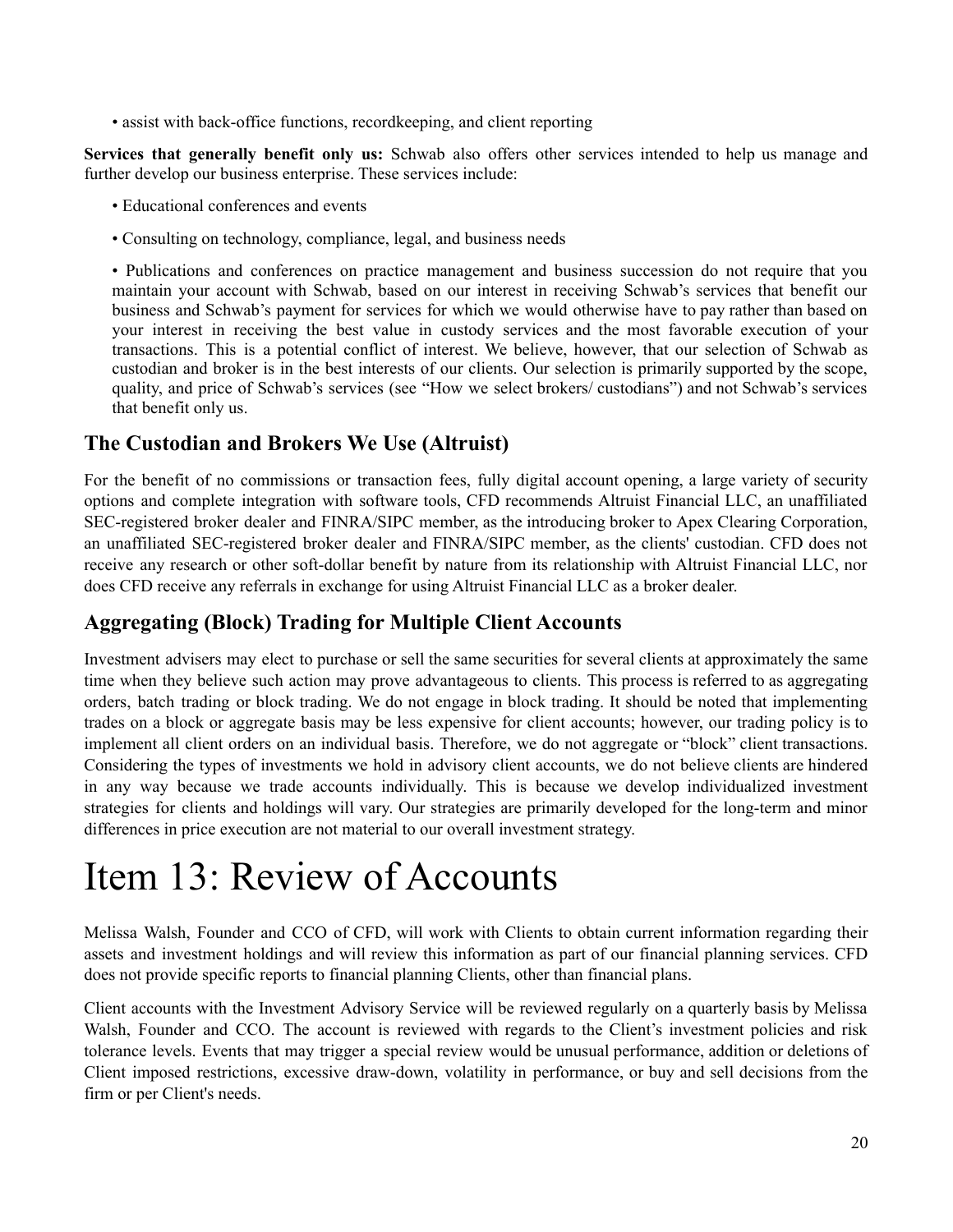Clients will receive trade confirmations from the broker(s) for each transaction in their accounts as well as monthly or quarterly statements and annual tax reporting statements from their custodian showing all activity in the accounts, such as receipt of dividends and interest.

CFD will not provide written reports to Investment Advisory Clients.

## <span id="page-20-0"></span>Item 14: Client Referrals and Other Compensation

We do not receive any economic benefit, directly or indirectly, from any third party for advice rendered to our Clients.

The Advisor engages independent solicitors to provide client referrals. If a client is referred to us by a solicitor, this practice is disclosed to the client in writing by the solicitor and the Advisor pays the solicitor out of its own funds—specifically, the Advisor generally pays the solicitor a portion of the advisory fees earned for managing the capital of the client or investor that was referred. The use of solicitors is strictly regulated under applicable federal and state law. The Advisor's policy is to fully comply with the requirements of Rule 206(4)-3, under the Investment Advisers Act of 1940, as amended, and similar state rules, as applicable.

The Advisor may receive client referrals from Zoe Financial, Inc through its participation in Zoe Advisor Network (ZAN). Zoe Financial, Inc is independent of and unaffiliated with the Advisor and there is no employee relationship between them. Zoe Financial established the Zoe Advisor Network as a means of referring individuals and other investors seeking fiduciary personal investment management services or financial planning services to independent investment advisors. Zoe Financial does not supervise the Advisor and has no responsibility for the Advisor's management of client portfolios or the Advisor's other advice or services. The Advisor pays Zoe Financial an on-going fee for each successful client referral. This fee is usually a percentage of the advisory fee that the client pays to the Advisor ("Solicitation Fee"). The Advisor will not charge clients referred through Zoe Advisor Network any fees or costs higher than its standard fee schedule offered to its clients. For information regarding additional or other fees paid directly or indirectly to Zoe Financial Inc, please refer to the Zoe Financial Disclosure and Acknowledgement Form.

# <span id="page-20-1"></span>Item 15: Custody

CFD does not accept custody of Client funds except in the instance of withdrawing Client fees.

For Client accounts in which CFD directly debits their advisory fee:

- i. CFD will send a copy of its invoice to the custodian at the same time that it sends the Client a copy.
- ii. The custodian will send at least quarterly statements to the Client showing all disbursements for the account, including the amount of the advisory fee.
- iii. The Client will provide written authorization to CFD, permitting them to be paid directly for their accounts held by the custodian.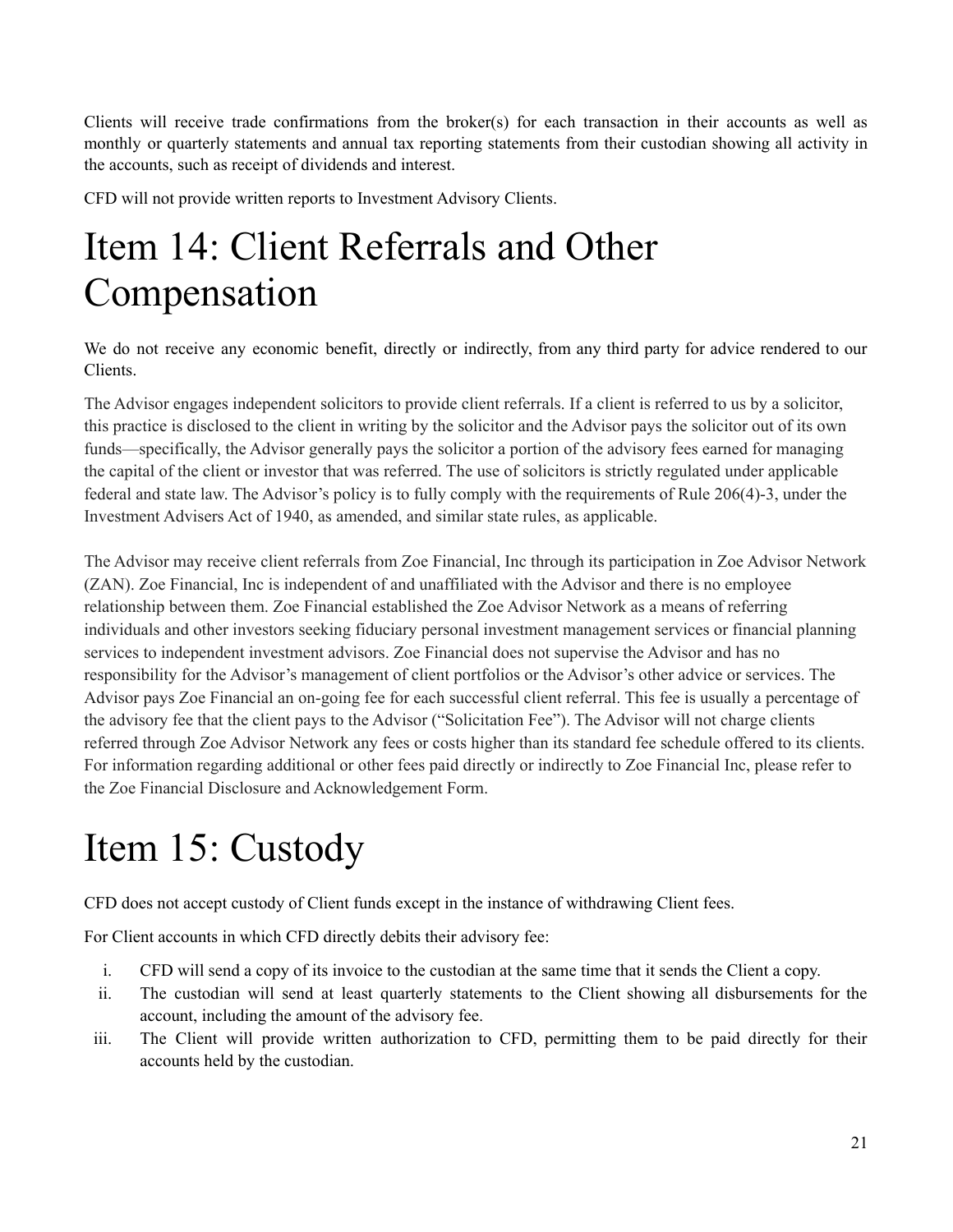Clients should receive at least quarterly statements from the broker-dealer, bank or other qualified custodian that holds and maintains Client's investment assets. We urge you to carefully review such statements and compare such official custodial records to the account statements or reports that we may provide to you. Our statements or reports may vary from custodial statements based on accounting procedures, reporting dates, or valuation methodologies of certain securities.

# <span id="page-21-0"></span>Item 16: Investment Discretion

For those Client accounts where we provide Investment Management Services, we maintain discretion over Client accounts with respect to securities to be bought and sold and the amount of securities to be bought and sold. Investment discretion is explained to Clients in detail when an advisory relationship has commenced. At the start of the advisory relationship, the Client will execute a Limited Power of Attorney, which will grant our firm discretion over the account. Additionally, the discretionary relationship will be outlined in the advisory contract and signed by the Client.

## <span id="page-21-1"></span>Item 17: Voting Client Securities

We do not vote Client proxies. Therefore, Clients maintain exclusive responsibility for: (1) voting proxies, and (2) acting on corporate actions pertaining to the Client's investment assets. The Client shall instruct the Client's qualified custodian to forward to the Client copies of all proxies and shareholder communications relating to the Client's investment assets. If the Client would like our opinion on a particular proxy vote, they may contact us at the number listed on the cover of this brochure.

In most cases, you will receive proxy materials directly from the account custodian. However, in the event we were to receive any written or electronic proxy materials, we would forward them directly to you by mail, unless you have authorized our firm to contact you by electronic mail, in which case, we would forward you any electronic solicitation to vote proxies.

# <span id="page-21-2"></span>Item 18: Financial Information

Registered Investment Advisers are required in this Item to provide you with certain financial information or disclosures about our financial condition. We have no financial commitment that impairs our ability to meet contractual and fiduciary commitments to Clients, and we have not been the subject of a bankruptcy proceeding.

We do not have custody of Client funds or securities or require or solicit prepayment of more than \$500 in fees per Client six months in advance.

## <span id="page-21-3"></span>Item 19: Requirements for State-Registered Advisers

## **Melissa Walsh**

Born: 1985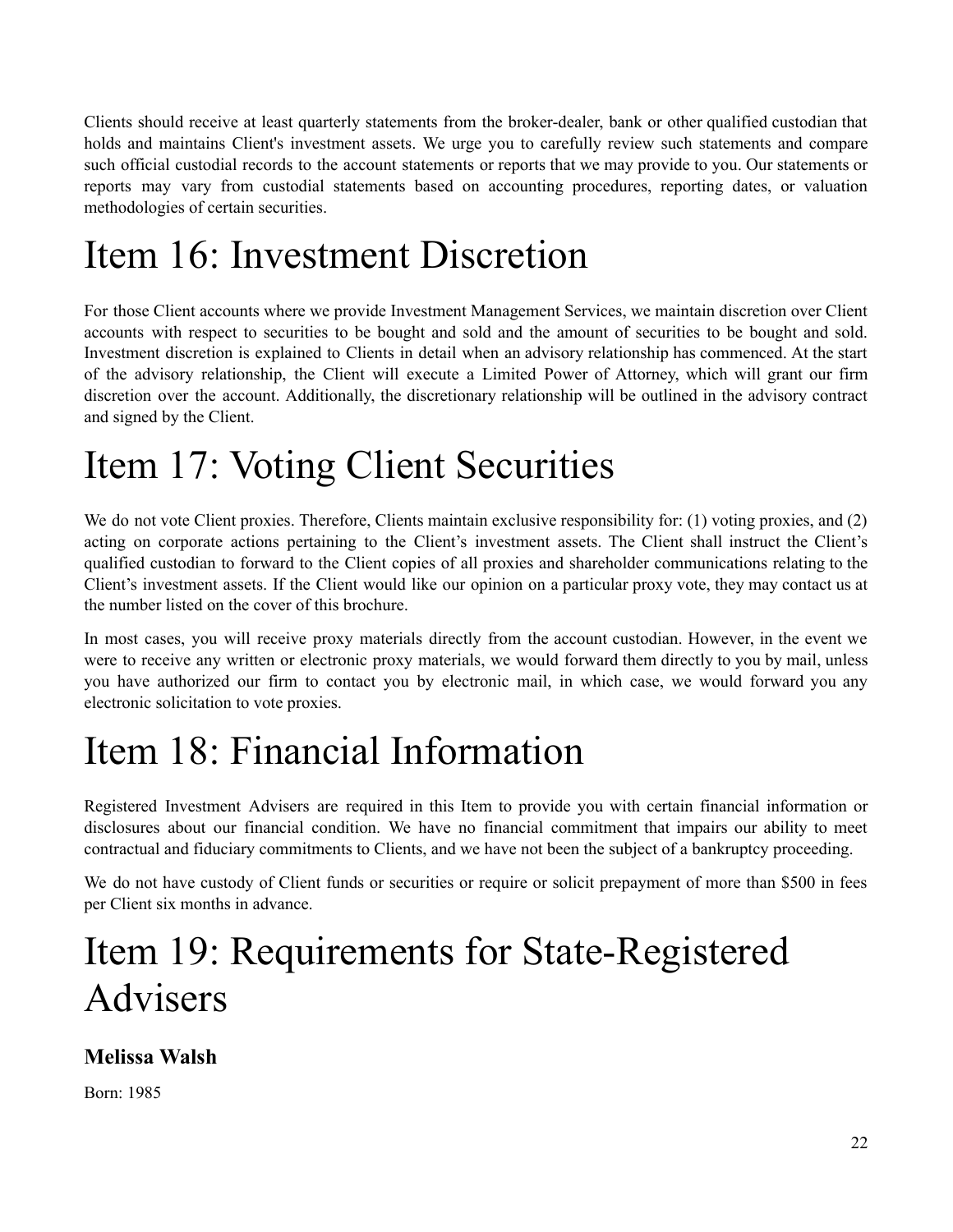### **Educational Background**

• 2007 – B.A., Organizational Studies, University of Michigan, Ann Arbor

### **Business Experience**

- 08/2021 Present, Melissa Walsh, Independent Consultant
- 07/2021 Present, Clarity Financial Design LLC, Founder and CCO
- 01/2018 06/2021, Allegiant Private Advisors, Senior Wealth Advisor
- $09/2017 12/2017$ , Unemployed
- 05/2014 09/2017, Samuel Financial, Financial Advisor
- 12/2012 05/2014, Pioneer Investments, Portfolio Consultant
- 06/2008 12/2012, Commonwealth Financial Network, Investment Analyst

### **Professional Designations, Licensing & Exams**

**CFP (Certified Financial Planner)**®**:** I am certified for financial planning services in the United States by Certified Financial Planner Board of Standards, Inc. ("CFP Board"). Therefore, I may refer to myself as a CERTIFIED FINANCIAL PLANNER™ professional or a CFP® professional, and I may use these and CFP Board's other certification marks (the "CFP Board Certification Marks"). The CFP® certification is voluntary. No federal or state law or regulation requires financial planners to hold the CFP® certification. You may find more information about the CFP® certification at [www.cfp.net.](http://www.cfp.net)

CFP® professionals have met CFP Board's high standards for education, examination, experience, and ethics. To become a CFP® professional, an individual must fulfill the following requirements:

**• Education** – Earn a bachelor's degree or higher from an accredited college or university and complete CFP Board-approved coursework at a college or university through a CFP Board Registered Program. The coursework covers the financial planning subject areas CFP Board has determined are necessary for the competent and professional delivery of financial planning services, as well as a comprehensive financial plan development capstone course. A candidate may satisfy some of the coursework requirement through other qualifying credentials.

**• Examination** – Pass the comprehensive CFP® Certification Examination. The examination is designed to assess an individual's ability to integrate and apply a broad base of financial planning knowledge in the context of real-life financial planning situations.

**• Experience** – Complete 6,000 hours of professional experience related to the personal financial planning process, or 4,000 hours of apprenticeship experience that meets additional requirements.

**• Ethics** – Satisfy the Fitness Standards for Candidates for CFP® Certification and Former CFP® Professionals Seeking Reinstatement and agree to be bound by CFP Board's Code of Ethics and Standards of Conduct ("Code and Standards"), which sets forth the ethical and practice standards for CFP® professionals.

Individuals who become certified must complete the following ongoing education and ethics requirements to remain certified and maintain the right to continue to use the CFP Board Certification Marks:

**• Ethics** – Commit to complying with CFP Board's Code and Standards. This includes a commitment to CFP Board, as part of the certification, to act as a fiduciary, and therefore, act in the best interests of the client, at all times when providing financial advice and financial planning. CFP Board may sanction a CFP®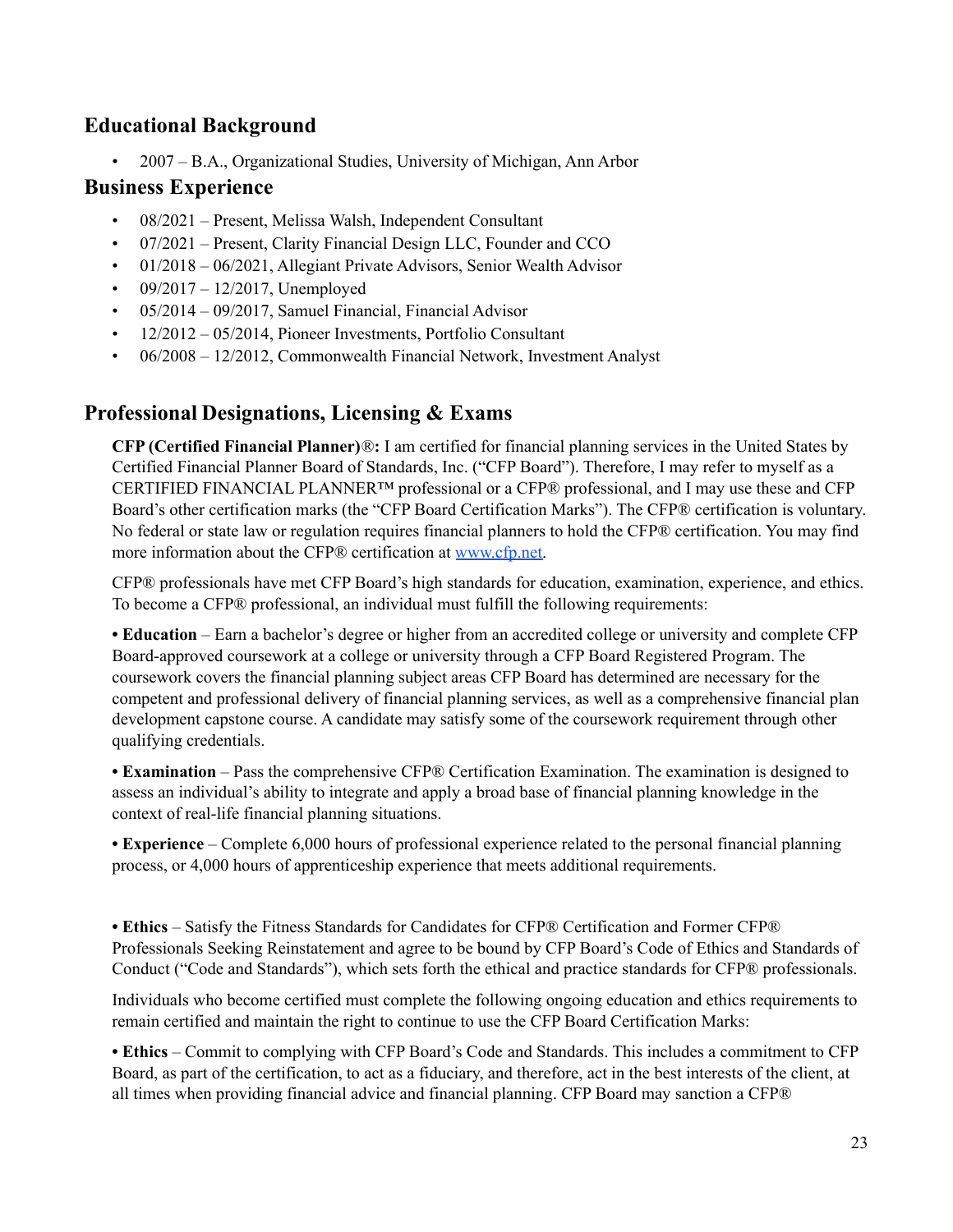professional who does not abide by this commitment, but CFP Board does not guarantee a CFP® professional's services. A client who seeks a similar commitment should obtain a written engagement that includes a fiduciary obligation to the client.

**• Continuing Education** – Complete 30 hours of continuing education every two years to maintain competence, demonstrate specified levels of knowledge, skills, and abilities, and keep up with developments in financial planning. Two of the hours must address the Code and Standards.

**Chartered Financial Analyst (CFA):** The CFA Program is a graduate-level self-study program that combines a broad-based curriculum of investment principles with professional conduct requirements. It is designed to prepare charter holders for a wide range of investment specialties that apply in every market all over the world. To earn a CFA charter, applicants study for three exams (Levels I, II, III) using an assigned curriculum. Upon passing all three exams and meeting the professional and ethical requirements, they are awarded a charter

### **Other Business Activities**

Melissa Walsh operates as an independent fintech consultant. This activity takes approximately ten (10) hours of her time per month.

### **Performance-Based Fees**

CFD is not compensated by performance-based fees.

### **Material Disciplinary Disclosures**

No management person at Clarity Financial Design LLC has ever been involved in an arbitration claim of any kind or been found liable in a civil, self-regulatory organization, or administrative proceeding.

### **Material Relationships That Management Persons Have With Issuers of Securities**

Clarity Financial Design LLC, nor Melissa Walsh, have any relationship or arrangement with issuers of securities, in addition to what is described in Item 10.

### **Additional Compensation**

Melissa Walsh does not receive any economic benefit from any person, company, or organization, in exchange for providing Clients advisory services through CFD.

### **Supervision**

Melissa Walsh, as Founder and Chief Compliance Officer of CFD, is responsible for supervision. She may be contacted at the phone number on this brochure supplement.

### **Requirements for State Registered Advisers**

Melissa Walsh has NOT been involved in an arbitration, civil proceeding, self-regulatory proceeding, administrative proceeding, or a bankruptcy petition.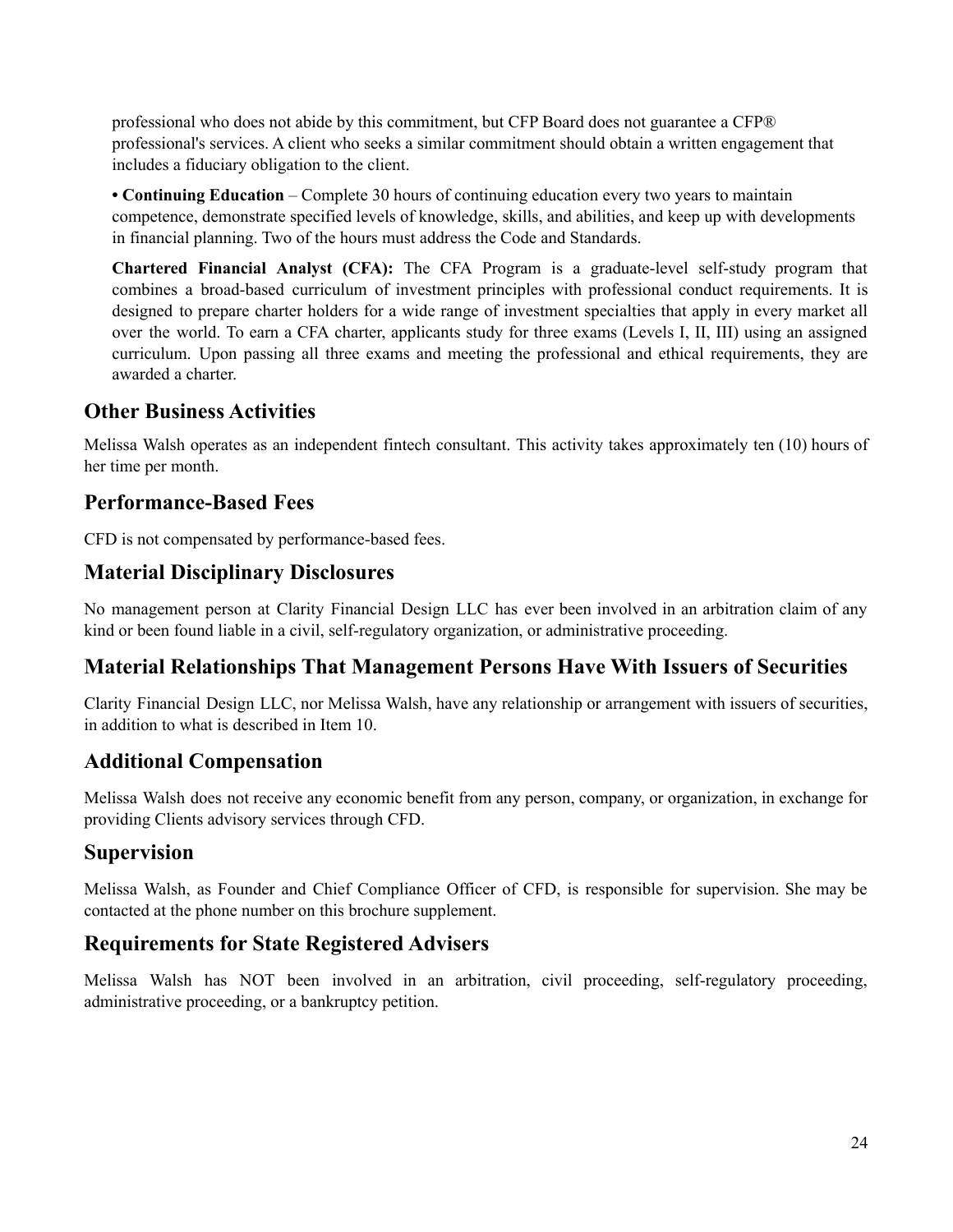

## Clarity Financial Design LLC

941 W. Morse Boulevard, Suite 100 Winter Park, Florida 32789 (407) 494-0593

Dated March 30, 2022

## Form ADV Part 2B – Brochure Supplement

### <span id="page-24-0"></span>*For*

## **Melissa Walsh, CFA, CFP 5546872**

### Founder and Chief Compliance Officer

This brochure supplement provides information about Melissa Walsh that supplements Clarity Financial Design LLC ("CFD") brochure. A copy of that brochure precedes this supplement. Please contact Melissa Walsh if the CFD brochure is not included with this supplement or if you have any questions about the contents of this supplement.

Additional information about Melissa Walsh is available on the SEC's website at [www.adviserinfo.sec.gov](http://www.adviserinfo.sec.gov) which can be found using the identification number 5546872.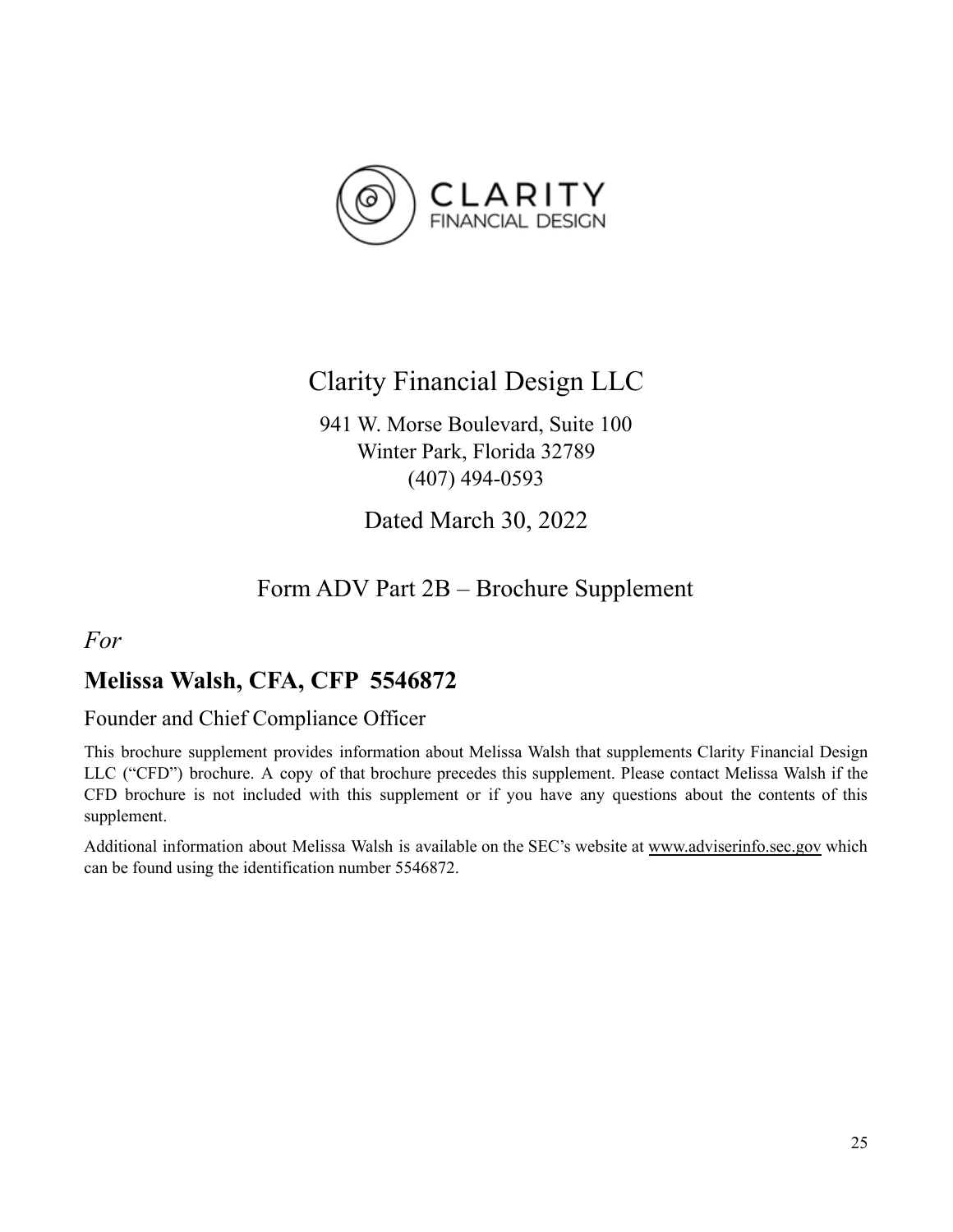## Item 2: Educational Background and Business Experience

## **Melissa Walsh**

Born: 1985

### **Educational Background**

• 2007 – B.A., Organizational Studies, University of Michigan, Ann Arbor

### **Business Experience**

- 08/2021 Present, Melissa Walsh, Independent Consultant
- 07/2021 Present, Clarity Financial Design LLC, Founder and CCO
- 01/2018 06/2021, Allegiant Private Advisors, Senior Wealth Advisor
- $09/2017 12/2017$ , Unemployed
- 05/2014 09/2017, Samuel Financial, Financial Advisor
- 12/2012 05/2014, Pioneer Investments, Portfolio Consultant
- 06/2008 12/2012, Commonwealth Financial Network, Investment Analyst

### **Professional Designations, Licensing & Exams**

**CFP (Certified Financial Planner)**®**:** I am certified for financial planning services in the United States by Certified Financial Planner Board of Standards, Inc. ("CFP Board"). Therefore, I may refer to myself as a CERTIFIED FINANCIAL PLANNER™ professional or a CFP® professional, and I may use these and CFP Board's other certification marks (the "CFP Board Certification Marks"). The CFP® certification is voluntary. No federal or state law or regulation requires financial planners to hold the CFP® certification. You may find more information about the CFP® certification at [www.cfp.net.](http://www.cfp.net)

CFP® professionals have met CFP Board's high standards for education, examination, experience, and ethics. To become a CFP® professional, an individual must fulfill the following requirements:

**• Education** – Earn a bachelor's degree or higher from an accredited college or university and complete CFP Board-approved coursework at a college or university through a CFP Board Registered Program. The coursework covers the financial planning subject areas CFP Board has determined are necessary for the competent and professional delivery of financial planning services, as well as a comprehensive financial plan development capstone course. A candidate may satisfy some of the coursework requirement through other qualifying credentials.

**• Examination** – Pass the comprehensive CFP® Certification Examination. The examination is designed to assess an individual's ability to integrate and apply a broad base of financial planning knowledge in the context of real-life financial planning situations.

**• Experience** – Complete 6,000 hours of professional experience related to the personal financial planning process, or 4,000 hours of apprenticeship experience that meets additional requirements.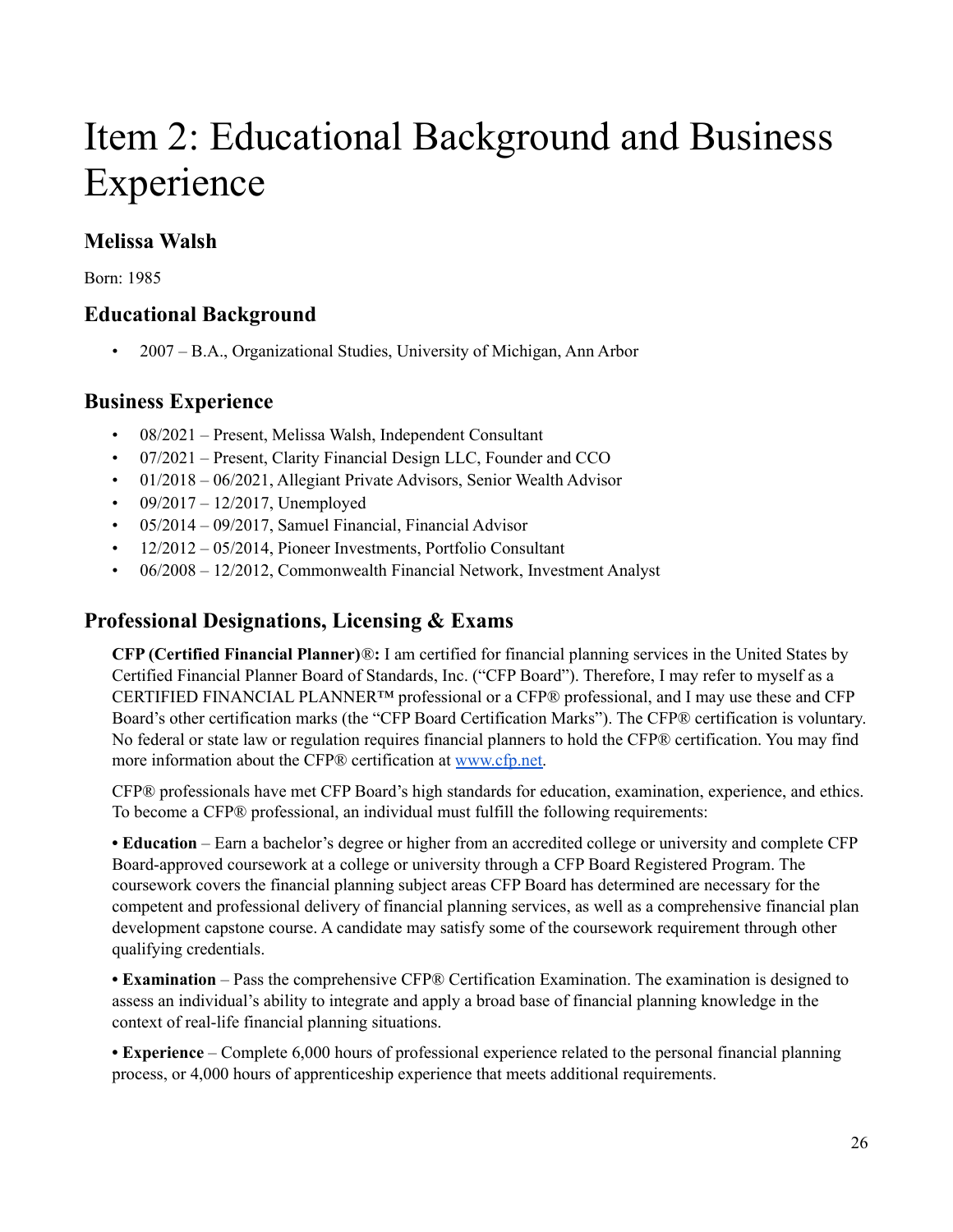• **Ethics** – Satisfy the Fitness Standards for Candidates for CFP® Certification and Former CFP® Professionals Seeking Reinstatement and agree to be bound by CFP Board's Code of Ethics and Standards of Conduct ("Code and Standards"), which sets forth the ethical and practice standards for CFP® professionals.

Individuals who become certified must complete the following ongoing education and ethics requirements to remain certified and maintain the right to continue to use the CFP Board Certification Marks:

**• Ethics** – Commit to complying with CFP Board's Code and Standards. This includes a commitment to CFP Board, as part of the certification, to act as a fiduciary, and therefore, act in the best interests of the client, at all times when providing financial advice and financial planning. CFP Board may sanction a CFP® professional who does not abide by this commitment, but CFP Board does not guarantee a CFP® professional's services. A client who seeks a similar commitment should obtain a written engagement that includes a fiduciary obligation to the client.

**• Continuing Education** – Complete 30 hours of continuing education every two years to maintain competence, demonstrate specified levels of knowledge, skills, and abilities, and keep up with developments in financial planning. Two of the hours must address the Code and Standards.

**Chartered Financial Analyst (CFA):** The CFA Program is a graduate-level self-study program that combines a broad-based curriculum of investment principles with professional conduct requirements. It is designed to prepare charter holders for a wide range of investment specialties that apply in every market all over the world. To earn a CFA charter, applicants study for three exams (Levels I, II, III) using an assigned curriculum. Upon passing all three exams and meeting the professional and ethical requirements, they are awarded a charter.

# Item 3: Disciplinary Information

No management person at Clarity Financial Design LLC has ever been involved in an arbitration claim of any kind or been found liable in a civil, self-regulatory organization, or administrative proceeding.

# Item 4: Other Business Activities

Melissa Walsh operates as an independent fintech consultant. This activity takes approximately ten (10) hours of her time per month.

# Item 5: Additional Compensation

Melissa Walsh does not receive any economic benefit from any person, company, or organization, in exchange for providing Clients advisory services through CFD.

# Item 6: Supervision

Melissa Walsh, as Founder and Chief Compliance Officer of CFD, is responsible for supervision. She may be contacted at the phone number on this brochure supplement.